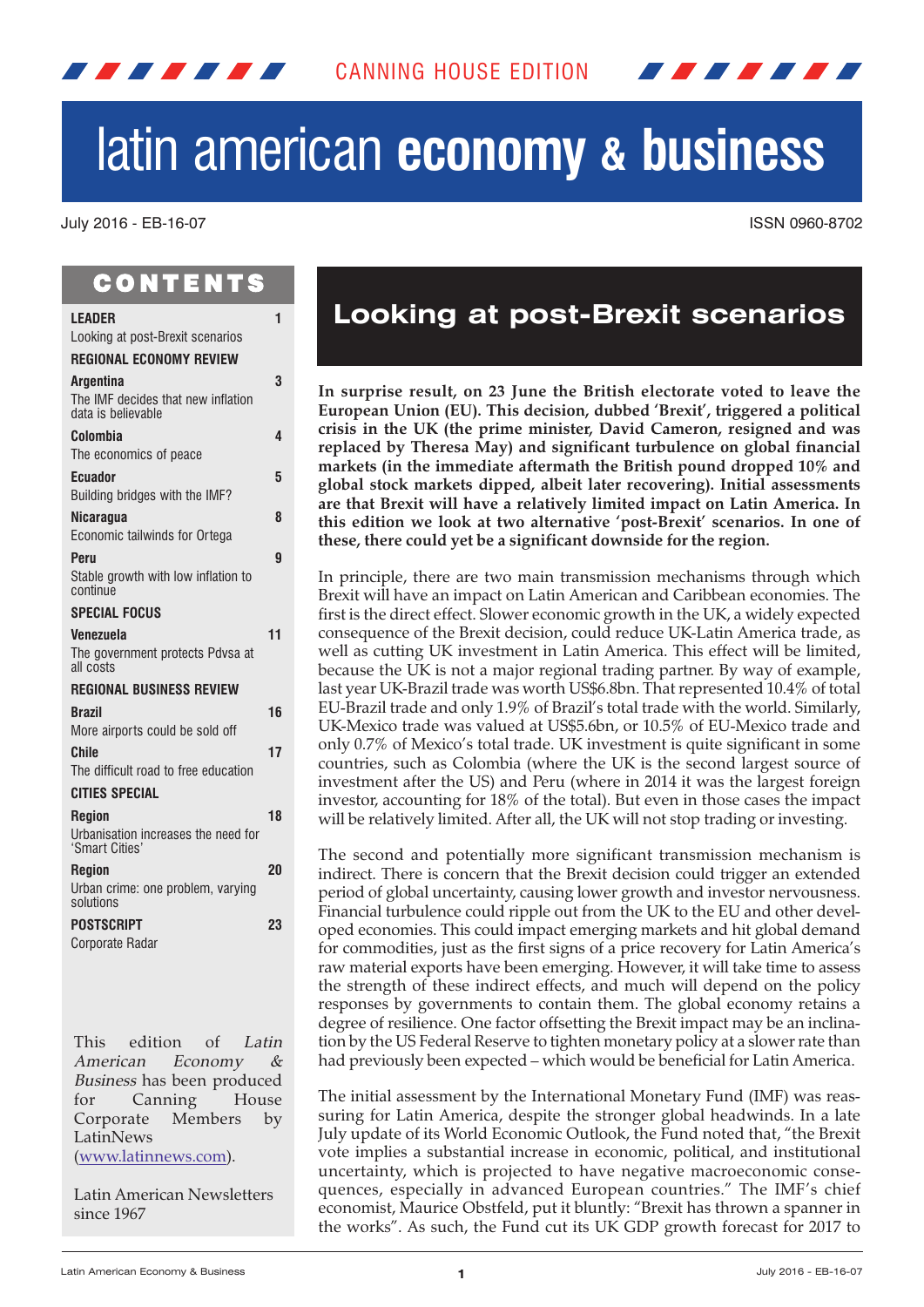1.3%, down from 2.2% previously. It also said that as a result of Brexit it was trimming back its global growth forecast to 3.1% this year and to 3.4% in 2017 – both down by 0.1 percentage points on the previous forecast.

By contrast, the Fund actually improved its forecasts for Latin America and the Caribbean. It now expects regional GDP to fall by 0.4% in annual terms this year (better than the 0.5% contraction expected previously), with a "modest rebound" of  $+1.6\%$  expected in 2017, up from  $+1.5\%$  previously. According to Alejandro Werner, the IMF's Western Hemisphere director, the negative effect of the global Brexit-related uncertainty has been offset by various factors in Latin America, including the relative recovery in commodity prices and a more gradual pace of monetary tightening in the US.

Local factors also play a role, with the long recession in Brazil, the region's largest economy, expected to bottom out this year, setting the scene for positive growth in 2017. Mexico is expected to continue expanding at a moderate rate. Despite this relatively benign outlook, Werner warned that Latin America needed to stay alert to further signs of global turbulence, using flexible exchange rates as a first "buffer" against external shocks and creating greater fiscal space for manoeuvre (in other words, reducing existing fiscal deficits, particularly in countries with large debt-to-GDP ratios (Brazil's is now almost 70%, for example)).

With a high level of uncertainty expected to continue for some time, one way of assessing risks to Latin America is to consider two possible post-Brexit scenarios. Two potential scenarios can be posited. One could be described as 'Latin America friendly' and the other as 'Latin America hostile'.

In the 'Latin America-friendly' scenario, Brexit turns out to be no more than a glitch. Over the next two years, the UK negotiates a broadly amicable divorce from the EU. It experiences lower growth; some UK-based financial activities move to Frankfurt or Paris, but the wider European economy is not significantly weakened. Importantly, other EU member countries do not seek to follow the UK example and leave the union. Integration between the remaining 27 EU members might actually accelerate, helping correct weaknesses in the European banking system and thereby improving overall resilience. In this scenario, despite delays, the EU (minus the UK) eventually reaches a free trade agreement with the founding members of the Southern Common Market (Mercosur), Argentina, Brazil, Paraguay and Uruguay (with new member Venezuela acceding later).

While global public and political opinion cools slightly towards globalisation and relatively free migration, the now-enlarged group of market-friendly Latin American governments end up with enough political space in which to pursue greater integration between them, and greater trade with the rest of the world. The Pacific Alliance (comprising the free trade pioneers Mexico, Colombia, Peru and Chile) and Mercosur draw closer together. Through the North American Free Trade Agreement (Nafta), Mexico continues to benefit from a strong US economy. Also important to this scenario is a victory by the moderate Democrat Party candidate Hilary Clinton in the US presidential elections in November 2016.

The Latin America-hostile post-Brexit scenario is more dramatic. Brexit turns out to be a distant but significant early warning sign of a big political backlash against globalisation and immigration that sweeps right across the developed economies. A revolt by right-wing populist parties leads one or two other countries to follow the UK's example and leave the EU, which is therefore seriously weakened and experiences a recession. The process is disorderly and leads to further uncertainty. The EU-Mercosur FTA is abandoned. The real sting in the tail for Latin America and the Caribbean is the victory of Donald Trump in the US election, setting off further uncertainty, particularly over his economic policies, the future of Nafta, and trade and political relations with Mexico. The net result is a period of slower growth in world trade,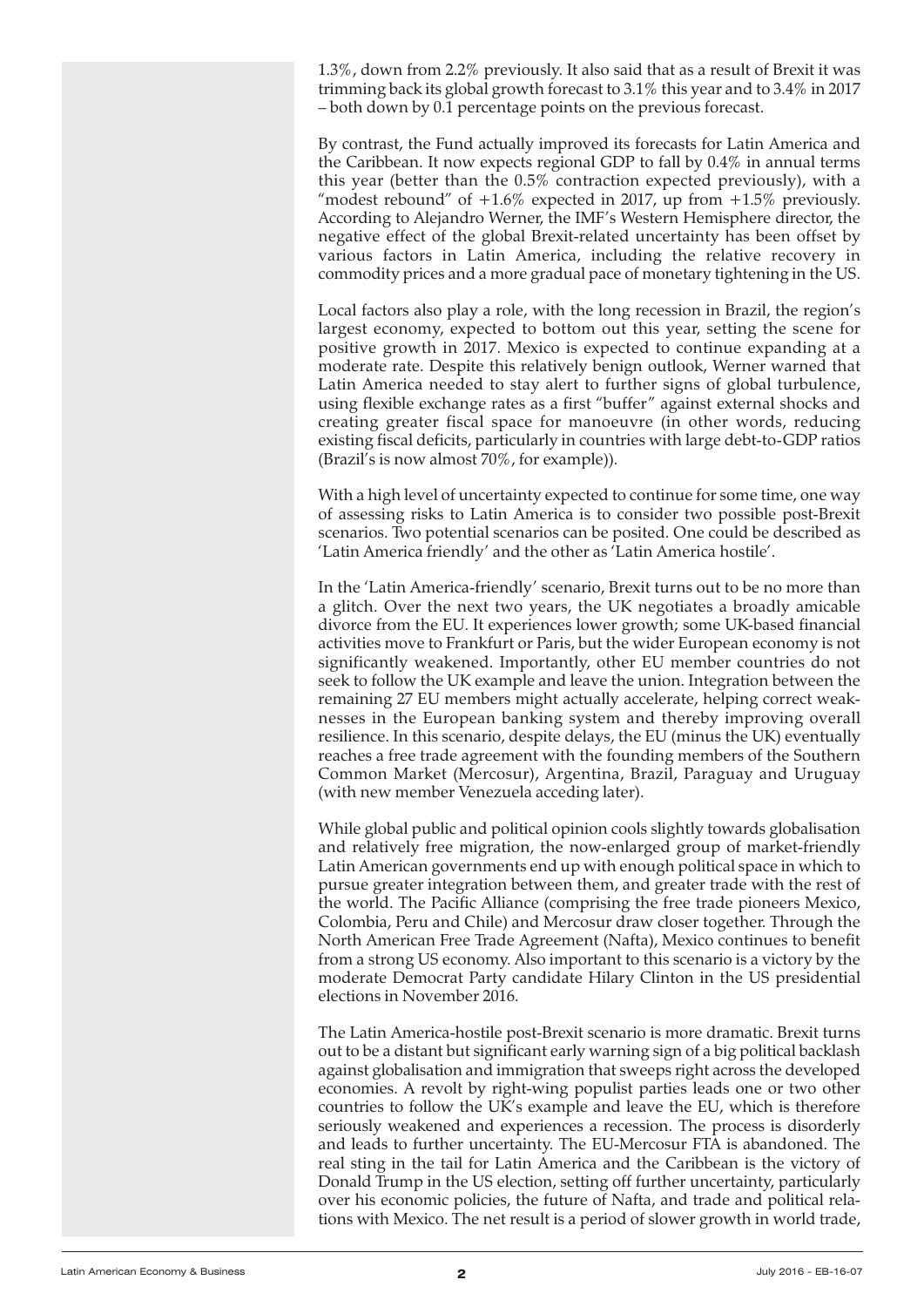<span id="page-2-0"></span>hampered by the onset of a new wave of protectionism. In some versions of this scenario, the triumph of Trump's right-win populism in the US could also help trigger a Mexican backlash, bringing victory in the 2018 elections to a leftwing populist such as Andrés Manuel López Obrador (AMLO).

Both these scenarios are grossly simplified and speculative, but they do illustrate that these are uncertain times and that over the next 2-3 years economic policy risks for Latin America could be substantial. Governments will need to work on contingency plans. Some of that is beginning to happen, with, for example, a number of Mexican officials and analysts trying to assess what a Trump presidency in the US could mean fortrade. Just as the UK is expected to invoke Article 50 of the Treaty of Rome to formalise its departure from the EU, in the worst-case scenario a Trump White House might seek to invoke Article 2205 of Nafta, which would give the US six months to pull out. Even without that happening, Luis de la Calle, a former Mexican deputy trade minister, has noted Trump's pledge to slap tariffs of 35% on imports of cars and trucks produced in Mexico (most cross-border trade is currently virtually tariff free under Nafta rules). De la Calle also points out that President Obama had made campaign promises to renegotiate Nafta provisions, but didn't do so once in office. Even so, "We should suspect that Trump means what he says", De la Calle warns. He also points out, however, that US agricultural exporters from the Midwest might try to discourage Trump from starting a trade war with a country that in fact is a very important export market for US farmers.

At the core of the debate is how to adapt to globalisation. At a time when more Latin American governments appear to be accepting the need to compete globally, so political opinion in the US and parts of the EU appears to be going in the opposite direction, rejecting that need, and shifting towards protectionism. De la Calle says that Trump's anger over the decision by Carrier, the US air conditioning manufacturer, to move its assembly plant to Mexico neatly sums up the change. "They compete with Samsung and LG, and those firms all have plants in China and Thailand. The only way Carrier can compete is to dedicate itself to research and development, building its brand in Indiana and doing its assembly in Mexico, which is what they are doing," he said. "Carrier cannot succeed globally if it doesn't have core production in Mexico. How are they going to compete with Samsung and LG in Asian markets?"

# **REGIONAL ECONOMY REVIEW**

# **ARGENTINA**

#### **The IMF decides that new inflation data is believable**

**New data compiledby Indec,Argentina'snational statistics institute, will show high and possibly rising inflation through the remainder of 2016. However, the general price trend likely will head downwards from early next year.**

In early July, the International Monetary Fund (IMF) noted that a staff mission to Buenos Aires in late June had been favourably impressed by the commitment of the Indec and the economy ministry to boosting the quality and transparency of Argentina's official inflation data. The mission will report formally to the IMF's Executive Board on in late August.

This was another step in the rapidly improving relations between the IMF and Argentina under the centrist new government led by President Mauricio Macri. In 2013, the IMF had taken the unusual step of censuring the previous radical left-wing administration led by Cristina Fernández (2007-2015) for Indec manipulation of data, which had resulted in artificially low and scarcely-credible inflation statistics. Upon taking office in December 2015, President Macri immediately moved to revamp the Indec, with publication of official inflation data temporarily suspended.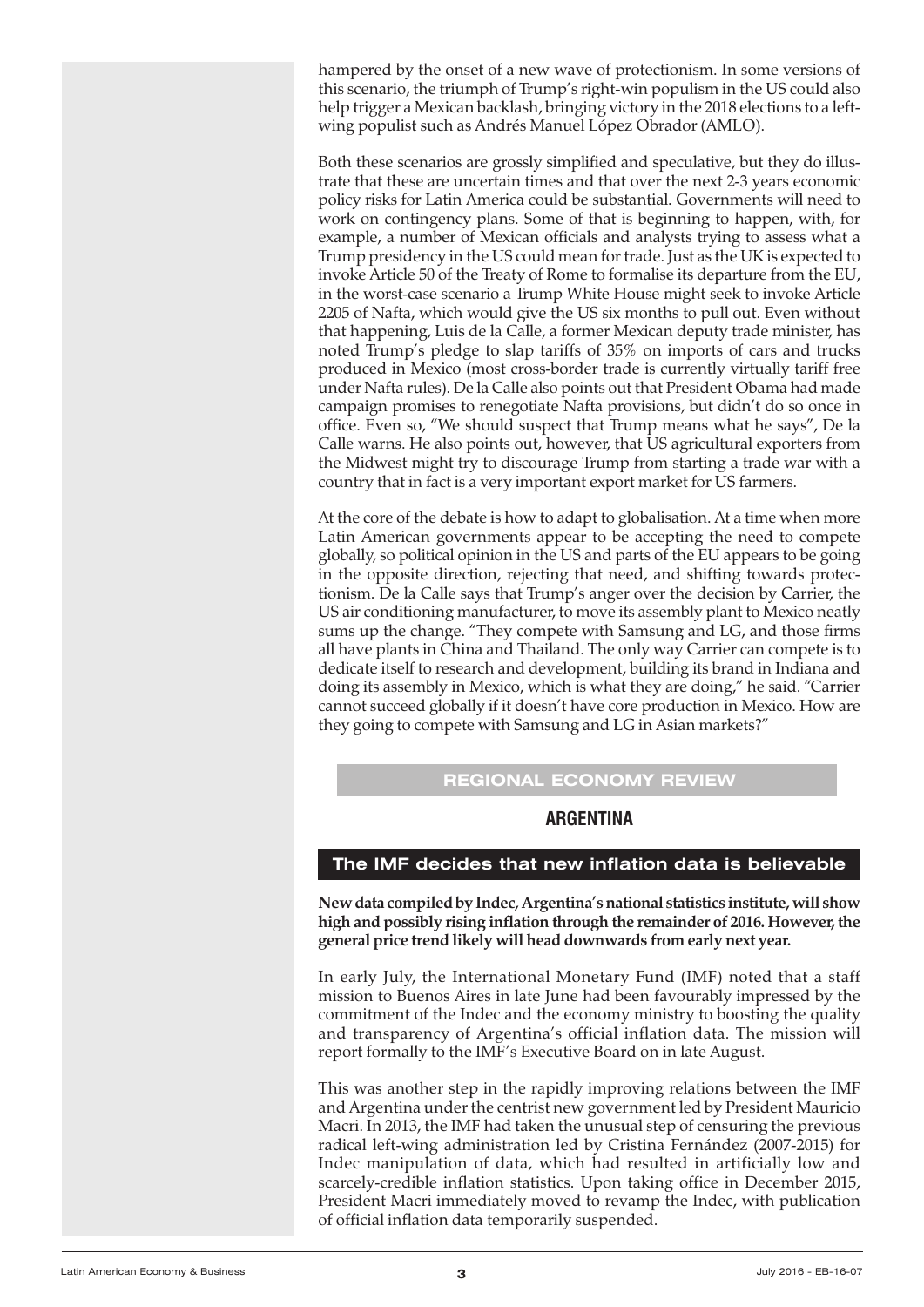<span id="page-3-0"></span>On 15 June, the Indec released its first official inflation figures since its revamp in late 2015. According to these new figures, the consumer price index (IPC) rose by 4.2% in May compared to the previous month. (The last [statistically dubious] figures from the old Indec, had been released in October 2015, and put the monthly inflation rate at closer to 1%.)

In May, the Indec reported, the costs of food  $&$  beverages, transport  $&$ communications and housing, respectively, were 3.7%, 5.6% and 5.2% higher than they had been in April. The price of other goods and services soared by 16.1%, thanks in part to higher utility tariffs. The new figure could have been even worse. Just days before the Indec's new release, the City of Buenos Aires' government statistics agency, a proxy for Indec while it attempted to sort out its methodology, claimed that monthly inflation in May was 6.5%. The Argentine federal congress, which also produces its own inflation data, had suggested it was 3.5%. On that basis, Elypsis, a local economic research firm, estimated that year-on-year inflation was running at over 40% in May.

Nonetheless, most commentators considered the new Indec data for May a much more accurate portrayal of inflation in Argentina. In its April 2016 World Economic Outlook, the IMF had suggested that consumer price inflation could reach 24.95% this year.

The production of more credible inflation figures should have favourable effects. For a start, it will be easier for investors to make an informed decision about the attractiveness of index-linked (inflation-protected) bonds issued by Argentina's government. Consumers and businesses also will have a clearer idea of the true level of inflation in the country, and from there will have a much better base from which to develop expectations about trends.

And those expectations will look for declining inflation. Inflation in 2016 will remain high, boosted by one-off factors such as the Macri government's adjustments to utility tariffs (previously fixed at artificially low levels) and recent wage increases agreed with country's powerful unions. But the IMF, tentatively, is now looking for inflation to gradually fall to 20% in 2017, 15% in 2018 and 10% in 2019; before reaching 5% in 2020-2021.

As such, by end-decade Argentina should cease to be among the world's high-inflation countries. In this context, local savers should shift their focus away from real assets (such as real estate or gold) back towards financial assets (such as bank deposits and bonds). This, in turn, would be supportive of the country's banks and other financial institutions – which currently remain underdeveloped by many metrics.

# **COLOMBIA**

# **The economics of peace**

**On 23 June the government led by President Manuel Santos signed an indefinite cease-fire agreement with the country's main left-wing guerrilla group, Fuerzas Armadas Revolucionarias de Colombia (Farc). A definitive peace settlement may be signed in August, which could be subject to ratification by referendum as early as September. Is the Colombian economy ready for peace?**

In broad terms, there is agreement that peace is a good thing for the Colombian economy. There are many qualifications of course, one of them being that Colombia's second left-wing guerrilla force, Ejército de Liberación Nacional (ELN), has not yet sat down for separate peace negotiations with the government, and there are still a multitude of other security threats, such as the remnants of right-wing paramilitary groups, some converted into powerful criminal gangs. But is seems reasonable to assume that the downward trend in indicators of violence seen over the last few years (such as fall in the number of armed clashes and bomb attacks, and the reduction in the homicide rate) will continue or accelerate.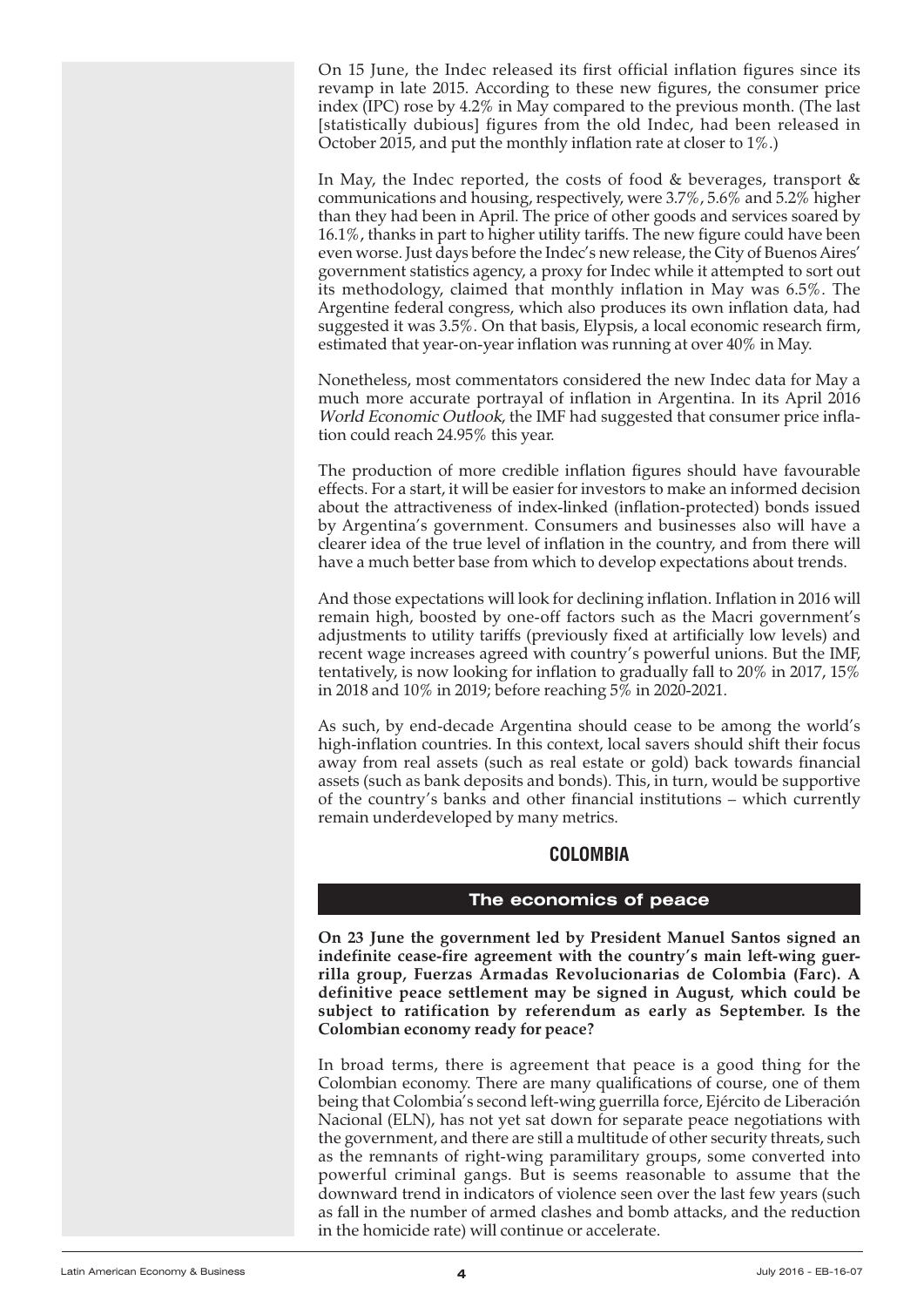<span id="page-4-0"></span>One of the difficulties in assessing the impact of peace on the Colombian economy is that it brings a mixture of costs and benefits. While the benefits are seen as exceeding the costs, the timing of both is hard to predict. Many of the costs – for example extra fiscal spending to re-absorb former guerillas into civilian life, or to meet commitments on reparations and social reforms made by the government as part of the peace settlement – will be front-loaded, while some of the benefits will only emerge over the medium to longer term. According to the government's Departamento Nacional de Planeación (DNP), peace could raise long term economic growth by between 1.1 and 1.9 percentage points every year (implying Colombia's GDP could accelerate from a trend rate of around 4.0% to as much as 5.9%. The DNP also lists other benefits, such as a tripling of foreign investment inflows (to US\$36bn per annum) or a doubling of GDP per capita, along with significant boosts to construction, agriculture and tourism. The DNP study is one of various and generally optimistic reports published locally in recent months.

However, a London-based consultancy, Capital Economics, takes a more cautious view. In a recent report it suggested that the boost to GDP growth probably would be less than one percentage point per annum "at least in the next few years". This, it argued, is because much of the 'peace dividend' has already been priced in, given that violence began to fall after 2002 – more than ten years ago. Secondly, Capital Economics argues that the peace agreement will not immediately offset slower growth triggered by the fall in commodity prices. It expects real annual GDP growth this year to decelerate to 2.0%, down from 3.1% in 2015. The cost of the government's peace commitments – everything from reparations to major investments in infrastructure, health and education – are hard to pin down. Suggestions range from US\$15bn to US\$45bn, or 5%-15% of GDP, spread over a number of years. While some will come from international aid (the US has already pledged US\$450m in 'Peace Colombia' funding), and some will be offset by savings elsewhere (security spending is eventually expected to decrease), it is clear that the government budget will come under added pressure, at a time when the fiscal deficit for this year has already grown to an estimated 3.9% of GDP.

What this points to is the need for fiscal reform, already on the Santos government's agenda for the second half of this year. Colombia's overall tax take is significantly lower than the OECD average, and the tax system places an excessive burden on companies, while (arguably) under-taxing individuals. Fiscal concerns were cited by Fitch Ratings as a factor behind its July decision to downgrade Colombia's long-term foreign currency debt to 'BBB' (from 'BBB+') and to change its outlook to 'negative' (from 'stable'). Fitch also expressed concern about the current account deficit (6.4% of GDP in 2015, but expected to narrow to 5.8% in 2016). However, the agency did note Colombia's solid record of macroeconomic management and its solid external buffers (with accumulated international reserves of US\$47bn). Subject to successful fiscal reform, the agency said, "the implementation of a peace agreement could provide a confidence boost in the short term and medium- to long-term benefits (i.e. with investment in energy and agriculture) that could increase growth prospects."

# **ECUADOR**

# **Building bridges with the IMF?**

**With oil prices set to remain subdued, and dollar liquidity levels growing ever scarcer, there is a growing consensus that Ecuador's next government, to be elected in February 2017, may have no choice but to seek a formal new lending agreement with the International Monetary Fund (IMF).**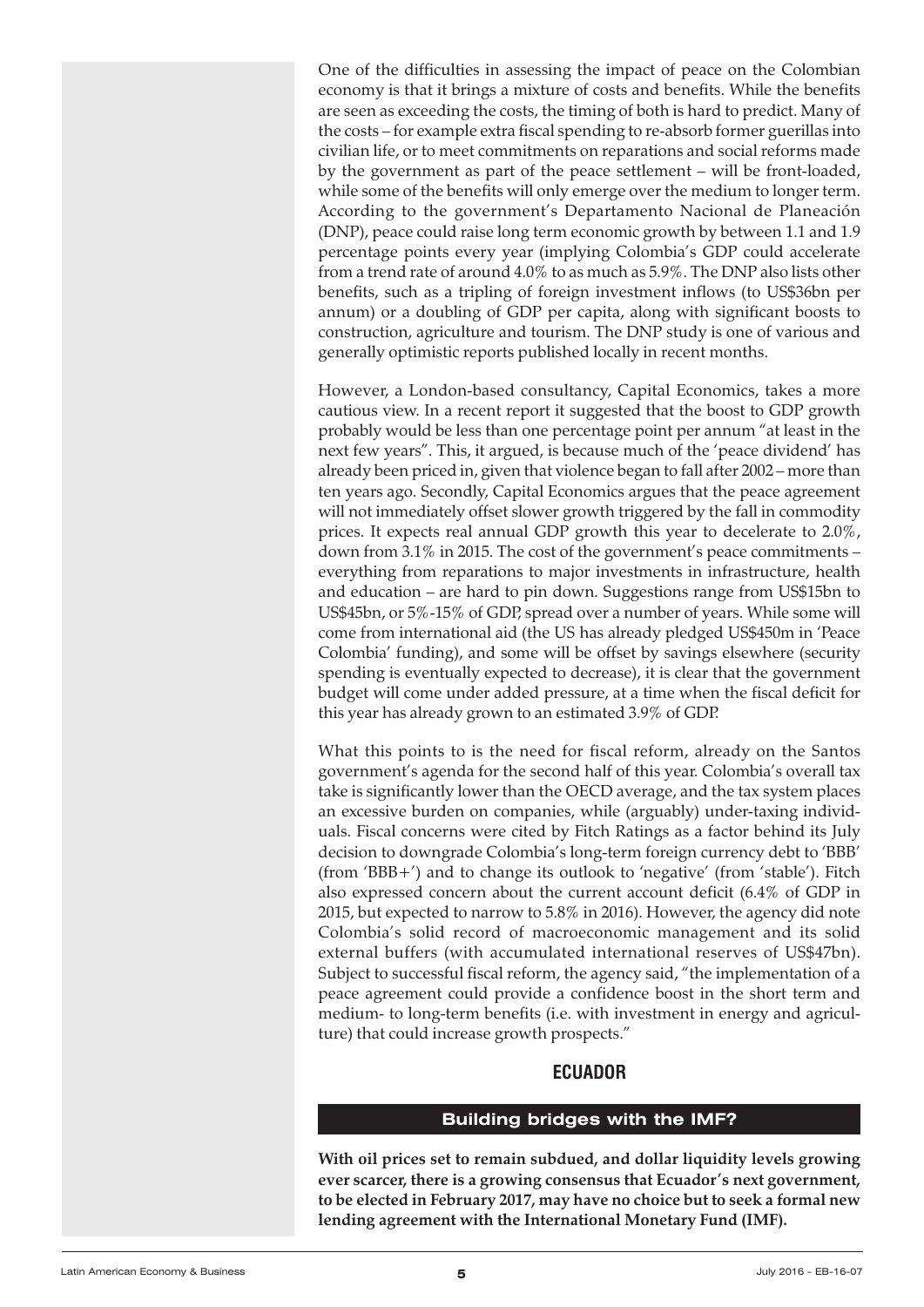On 8 July the IMF announced financial support of US\$364m for Ecuadorto help the country in the wake of the 16 April earthquake. The loan was provided by way of a Rapid Financing Instrument (RFI), which provides quick and lowaccess financial assistance to member countries facing an urgent balance-of-payments need, without the need for a full-fledged economic program or reviews. The loan was disbursed immediately, at an annual interest rate of 1.1%, with a three year grace period and repayment in five years.

The left-wing government led by President Rafael Correa has costed the April disaster, the worst in 40-years to hit the country, at US\$3.3bn. Of this, the private sector will provide US\$1bn overall, with the State and multilaterals providing the rest. This new IMF credit adds to the US\$640m in earthquake relief support already pledged by the CAF-Development Bank of Latin America, the Inter-American Development Bank and the World Bank.

While RFIs come without conditions, and Correa has long been clear that his left-wing government would never accept IMF prescriptions, relations between the two have improved of late. In May 2014, for instance, Ecuador agreed to the resumption of IMF Article IV consultations (which require the government to provide detailed macroeconomic statistics to the Fund for joint review). This was among the conditions requested by international financial markets for Ecuador to issue sovereign bonds in 2014 for the first time since Correa had declared a default on US\$3.2bn of 'illegitimate" debt in December 2008. This year, with the dollarised country getting deeper into liquidity difficulties, there has been mounting speculation that the leftist government might have no option but to return to the Fund in search of a formal bailout.

This latest emergency loan is in fact the second from the IMF to the Correa government – it previously gave US\$405m in (also unconditional) support during the 2008-2009 financial crisis. Indicative of the 'warming' relations, the Fund in its statement praised the Quito government's prompt response to the earthquake disaster, by way of an emergency fiscal package that included a temporary increase in VAT and a one-off solidarity surcharge tax on wages, corporate profits, and personal assets. Min Zhu, the Fund's Deputy Managing Director and Acting Chair, also observed that the finance ministry was committed to re-prioritising capital spending and calling a halt to low-priority projects not related to earthquake reconstruction, in case of financing shortfalls.

"They have also expressed willingness to implement additional income and expenditure measures if needed to bring the fiscal position in line with available financing and avoid increasing the stock of arrears", he noted. This suggests that the finance ministry, led by Fausto Herrero, does not discount further tax measures and/or spending cuts. And as the scale of the earthquake disaster became apparent, President Correa himself also said that government was considering looking for private investment in state companies like the Corporación Nacional de Telecomunicaciones, while he also mooted the sale of the Sopladora hydroelectric project so as to raise funding for the reconstruction effort.

# **Payment problems**

With reserves dipping to just US\$2.1bn in May (before recovering to over US\$3bn following the inflow of the new multilateral funds and also further Chinese loans), the Correa government has admitted to payment difficulties, with around US\$1bn owing to domestic suppliers for the period 1 Januarymid July, according to the finance ministry.

According to the Observatorio de la Política Fiscal (OPF, the fiscal policy observatory), an independent watchdog, the government ran up bills worth US\$4.85bn for goods, services and investment, along with other items, in the first seven months, but to date has paid only US\$3.9bn of that, leaving a

#### **De-dollarisation not an option**

Despite occasionally railing against the lack of monetary independence in Ecuador, which makes life difficult for the export sector in particular when the US dollar is strong, President Correa has admitted on more than one occasion that de-dollarisation would be a lot more painful for the economy than any IMF fiscal prescription; and as such is not a policy option for his government.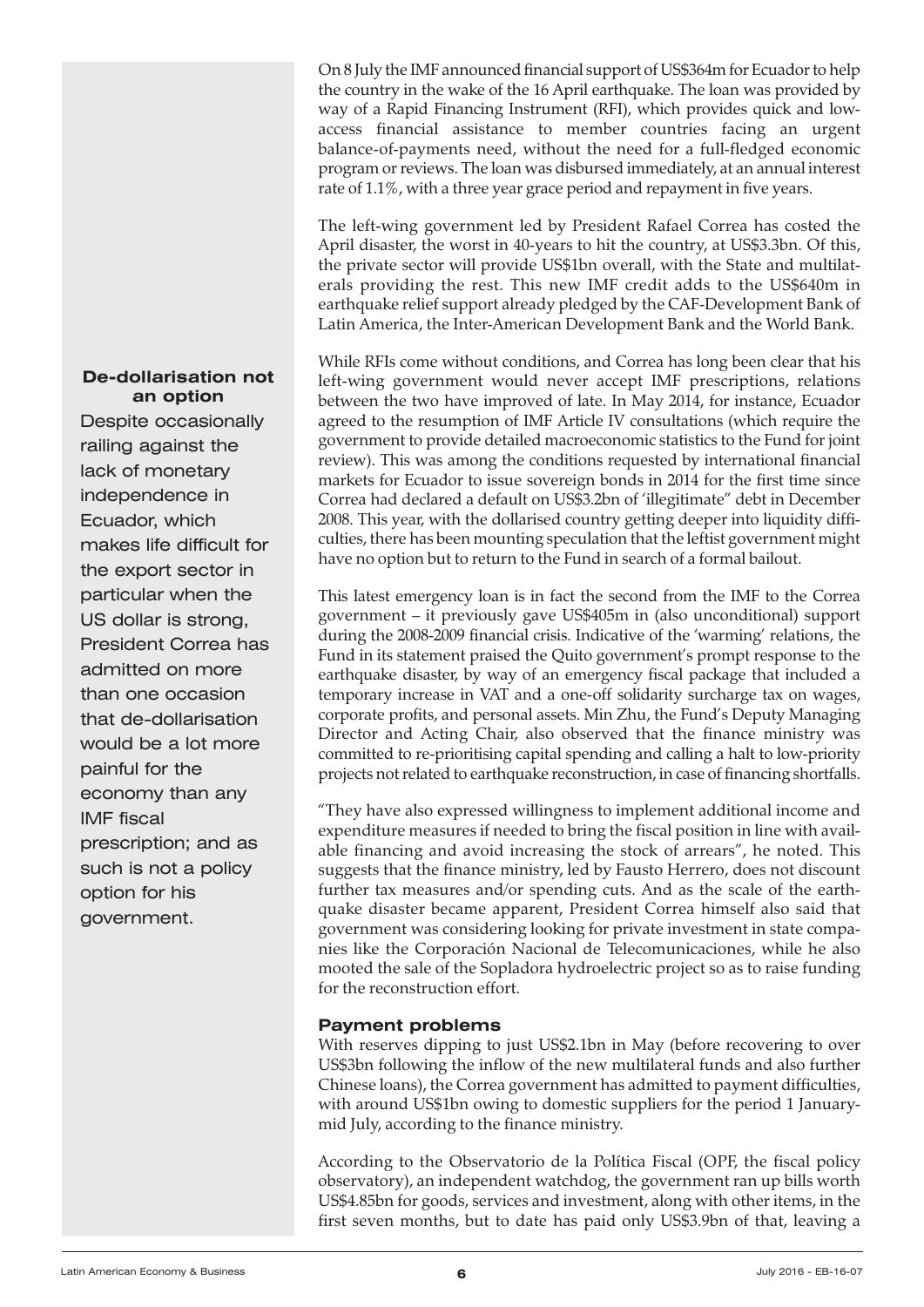deficit of US\$937m. Delayed transfers estimated at up to US\$330m are also pending from the treasury to local authorities (Gobiernos Autónomos Descentralizados, GAD), as well as from the education and health ministries to universities and hospitals; while the construction sector chamber, Cámara de la Industria de la Construcción (Camicon), has also complained of delayed payments. The situation latterly has sparked protests outside the finance ministry and the presidential palace.

The government had aimed to issue US\$1bn in fresh global bonds to cover some of these pending internal payments, however the Brexit crisis forced a delay, according to complaints by President Correa. On top of that, after losing a recent international court appeal, Ecuador was also due to make an arbitration payment of US\$112m (US\$96.3m plus interest) to the US oil firm Chevron by 20 July (which it paid on time).

With the government already running a sizeable fiscal deficit since 2013 (when it was 4.6% of GDP, peaking at 5.3% in 2014 before falling back to 5% in 2015), public debt has risen rapidly in recent years to cover the gap. In fact, total public debt (i.e. external plus internal) has more than doubled from about 15% of GDP in 2009 to 34.6% of GDP (or US\$35.3bn) as of June 2016, according to the finance ministry.

Correa has dismissed concern about this rising public sector debt, which is constitutionally capped at 40% of GDP, making the point that European countries including Germany and Italy have debt ceilings of 80%-90% of GDP. Closer to home, Brazil's debt is nearing 70% of GDP. However, private economists make the point that while the headline debt level might not be particularly high, relatively speaking, Ecuador's debt is both expensive and short term (due to its long history of defaults). One option for the government would be to restructure the debt to lengthen maturities and secure better payment terms. For that to happen, creditors might first expect a formal renewal of relations with the IMF, by way of a guarantee of future policy accountability and transparency.

# **Considerable opacity over Chinese lending**

Ecuador's bilateral debt with China, its 'strategic partner' since 2009, is neither cheap nor long term. It is also tied, committing Ecuador to lengthy infrastructure contracts with Chinese firms and years of guaranteed oil shipments (possibly at preferential rather than market prices, although there is very little clarity around this). There is also very little transparency over the detail of the multiple loans agreed (with increasing frequency) over the past seven years.

For instance, in January the finance ministry signed a US\$920m deal with the Industrial and Commercial Bank of China (ICBC), over five years. In April, it signed another US\$2bn deal with the Development Bank of China over eight years, with a two-year grace period. This deal was split into two tranches. A first tranche, for US\$1.5bn, was (apparently) unconditional and had an interest rate of 7.25%. The second, for US\$500m, had a slightly lower interest rate of 6.87%, but was tied to specific projects in Ecuador for Chinese companies.

At around the same time, PetroEcuador and PetroChina signed new financing deals for very similar amounts. In January, the two signed a US\$1bn oil-backed loan, in exchange for 76.m barrels, to be shipped over five years to 2021. And in April, there was another US\$1bn deal, backed by 181m barrels of oil, to be shipped over eight years with a two-year grace period (meaning that shipments would physically start in 2018). In total, these two deals commit PetroEcuador to shipments of 257.3m barrels. That is no small amount of crude – in fact, it is over 18 months worth of production (based on 2015 output).

The Correa government calls these latter arrangements 'oil pre-sales' ('preventas de crudo') rather than loans; albeit it is worth noting that they carry interest rates of up

#### **Oil**

In 2015, Ecuador exported an average of 416,000 barrels of oil per day (bpd), valued at US\$6.35bn (at an average oil price of US\$41.88 per barrel). From January to May 2016, exports averaged 382,000bpd, valued at US\$1.67bn (at an average price of US\$28.73 per barrel).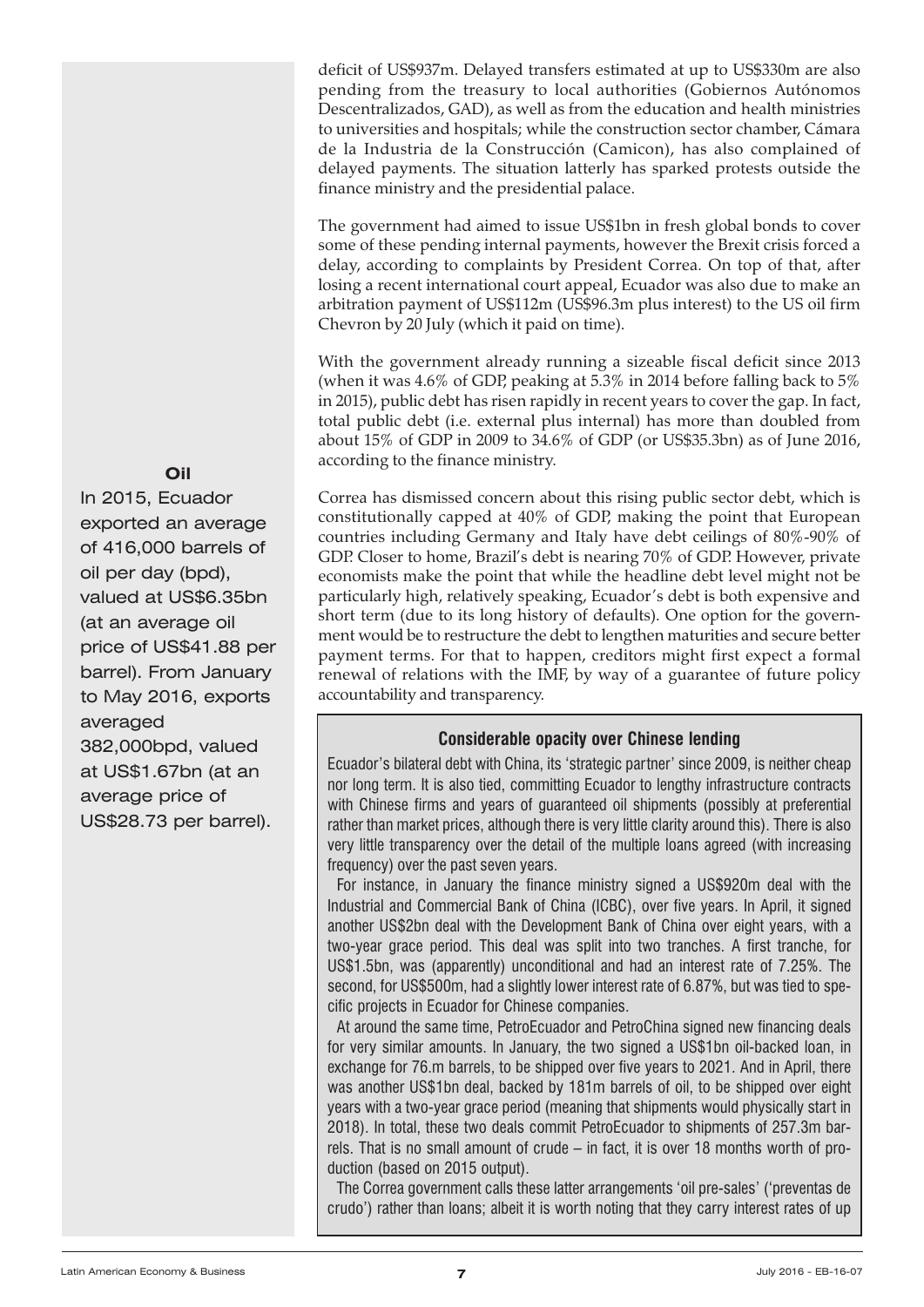<span id="page-7-0"></span>In a Cedatos-Gallup poll released on 21 July, two thirds (66%) of Ecuadoreans said the country was on the wrong path, while three quarters (75%) wanted economic policy changes. Amid recession and rising unemployment, voters are increasingly frustrated with the radical left-wing government led by President Correa.

to 7%. This categorisation allows the finance ministry to exclude them from its official calculations of public debt, thereby reducing the reported debt-to-GDP ratio. Private economists have been very critical of what they say is merely 'creative accounting', but the government is vehement that it is not accumulating onerous debt for future governments.

Moreover, it is rather difficult to discern what actually took place with these latest Chinese financing deals, which looked so similar. In response to queries in June by the daily *El Comercio*, the finance ministry insisted that it was mere coincidence that the loans in January and April were signed at around the same time and for about the same amounts/periods, insisting that there were four distinct transactions that were processed all at once, for the sake of convenience.

# **NICARAGUA**

# **Economic tailwinds for Ortega**

**On 6 November Nicaragua's President Daniel Ortega is expected to be reelected for a third consecutive term in office. Critics say the elections will not be free and fair; they describe Ortega as an authoritarian leftist who persecutes a weak and divided opposition. Whatever the politics, however, it the economy has been performing comparatively well.**

Although there may be some clouds on the horizon, the Nicaraguan economy has performed strongly in recent years. Subsequent to the global economic crash in 2009, real GDP has grown at an average annual rate of 4.8%, boosted by high commodity export prices, remittances sent home by expatriate Nicaraguan workers and preferential financing terms for oil imports from Venezuela (under the Petrocaribe programme). Some of these positives are now weaker (the commodity boom lost steam after 2012, and the future of Petrocaribe is in doubt due to Venezuela's economic crisis). But the economy is still holding its own.

According to the Banco Central de Nicaragua (BCN), first quarter growth was 4.9% year-on-year, down only marginally on the 5.1% result registered in the same year-earlier period. Fishing, hotels & restaurants, finance, and retail, in that order, led growth. Construction slowed after a high year-earlier baseline, which had been lifted by building work at the Ciudad Belén social housing project and the Ciudad Esmeralda airport. In GDP terms, exports rose by 2.4% year-on-year in the first quarter, lagging behind import growth of 7.4%. Key exports include coffee, beef, gold and sugar. The US is Nicaragua's main export market, followed by Central American neighbours such as El Salvador and Costa Rica. Real GDP growth was 4.9% in calendar 2015, with inflation well contained at 3.05%, according to the BCN. This year, the government is forecasting growth in a 4.5%-5.0% range, with inflation expected to rise moderately to between 5% and 6%.

Part of Ortega's success (in economic terms) is that despite his left-wing credentials as a leader of the Frente Sandinista de Liberación (FSLN), which led the 1979 revolution against the right-wing Somoza dynasty, he has remained pragmatic on economic policy, done deals with the private sector, and maintained low rates of corporate taxation. Indeed, some critics say he has not been above developing his own brand of crony capitalism. What matters, however, is that the macroeconomic numbers are broadly strong. Foreign direct investment (FDI) has grown steadily to US\$1.5bn last year. Poverty rates remain significant (around one third of the 6.1m-strong population lives below the poverty line, down from 42.5% in 2009) but the unemployment rate is low, and the debt-to-GDP ratio is also low. According to Geoff Thale of the Washington Office on Latin America (WOLA), a think tank, "Ortega has pursued fairly centrist policies. If Washington is unhappy about violations of freedom of speech and anti-US rhetoric, they're happy with his openness to investment and trade."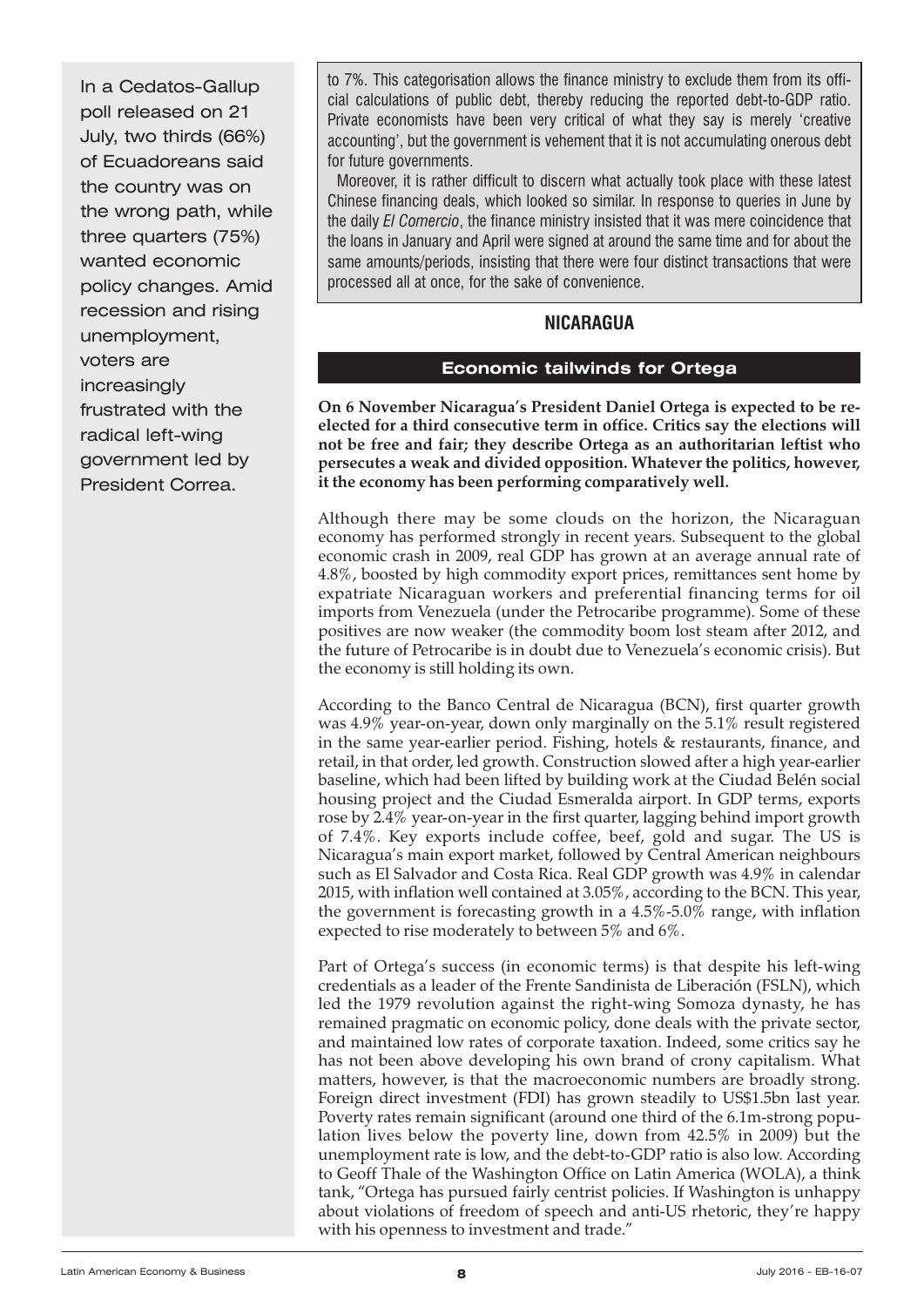In fact, the recently published US State department 'Investment Climate Statements for 2016' is almost enthusiastic, highlighting the relatively lowcost and young labour force and the low crime rate, relative to its Central American neighbours. "To attract investors," the report says, "Nicaragua

<span id="page-8-0"></span>

| Nicaragua: selected economic indicators 2012-2016                   |         |         |        |        |              |  |
|---------------------------------------------------------------------|---------|---------|--------|--------|--------------|--|
|                                                                     | 2012    | 2013    | 2014   | 2015e  | <b>2016f</b> |  |
| GDP growth (%)                                                      | 5.1     | 4.5     | 4.7    |        | 4.2          |  |
| <b>GDP Nominal US\$mn</b>                                           | 10,460  | 10,851  | 11,806 | 12,102 | 12,754       |  |
| Consumer prices (%) eop                                             | 6.6     | 5.7     | 6.5    | 3.5    | 6.1          |  |
| Fiscal sector overall balance (% of GDP) - 0.8                      |         | $-1.3$  | l-2    | $-27$  | $-2.5$       |  |
| Current account balance (% of GDP)                                  | $-10.6$ | $-11.1$ | $-7.1$ | -8     | $-8.2$       |  |
| Public sector debt (% of GDP)<br>40.8<br>42.6<br>41.9<br>41.9<br>43 |         |         |        |        |              |  |
| <b>Source:</b> IMF. $e = estimate$ , $f = forecast$ .               |         |         |        |        |              |  |

offers significant tax incentives in many industries, including mining and tourism. These include exemptions from import duties, property tax incentives, and income tax relief. The country has a well-established free trade zone regime with major foreign investments in textiles, auto harnessing, medical equipment, call centres, and back office services. The construction sector has also attracted

significant investment, buoyed by major infrastructure and housing projects. The country's investment promotion agency, ProNicaragua, is a well-regarded and effective facilitator for foreign investors."

However, the report does go on to highlight negatives including weak institutions, deficiencies in the rule of law, and discrimination in favour of those who can demonstrate "positive relations with the ruling party".

Could anything go wrong on the economic front? The answer (for almost any country) must be yes, but it is hard to see a sharp deterioration in the short term before the elections. The trade deficit has begun to widen, but the country's low debt gearing gives it considerable room for manoeuvre. Tourism could be hit after the government expelled a number of visiting US citizens and the State Department issued a travel advisory. Tourism revenues rose by 19% last year to US\$528m; one in every four tourists comes from the US. Nicaragua's main private sector body, the Consejo Superior de la Empresa Privada (Cosep), has pointed out, rather nervously, that over 30% of Nicaraguan economic activity depends one way or another on the bilateral relationship with the US.

A potentially more serious longer-term risk is the government's commitment to building a new inter-oceanic canal, formalised in 2013 when it signed a 100-year concession with the China-based Hong Kong Nicaragua Development Group (HKND). With a cost of over US\$50bn (about four times Nicaragua's annual GDP) the project would potentially deliver a massive macroeconomic boost to the country. On the other hand it was awarded without competition, the financial terms are less than transparent, and there are a host of associated political financial, technical, and environmental risks.

# **PERU**

# **Stable growth with low inflation to continue**

**Peru's economy has managed a relatively successful adjustment to the fall in commodity prices and the general deterioration in its terms of trade. Growth in mining production, led by copper, and progress with large infrastructure projects should underpin growth in the near term.**

On 15 July 2016, the International Monetary Fund (IMF) concluded its annual Article IV consultation with Peru's government. The IMF's assessment was favourable.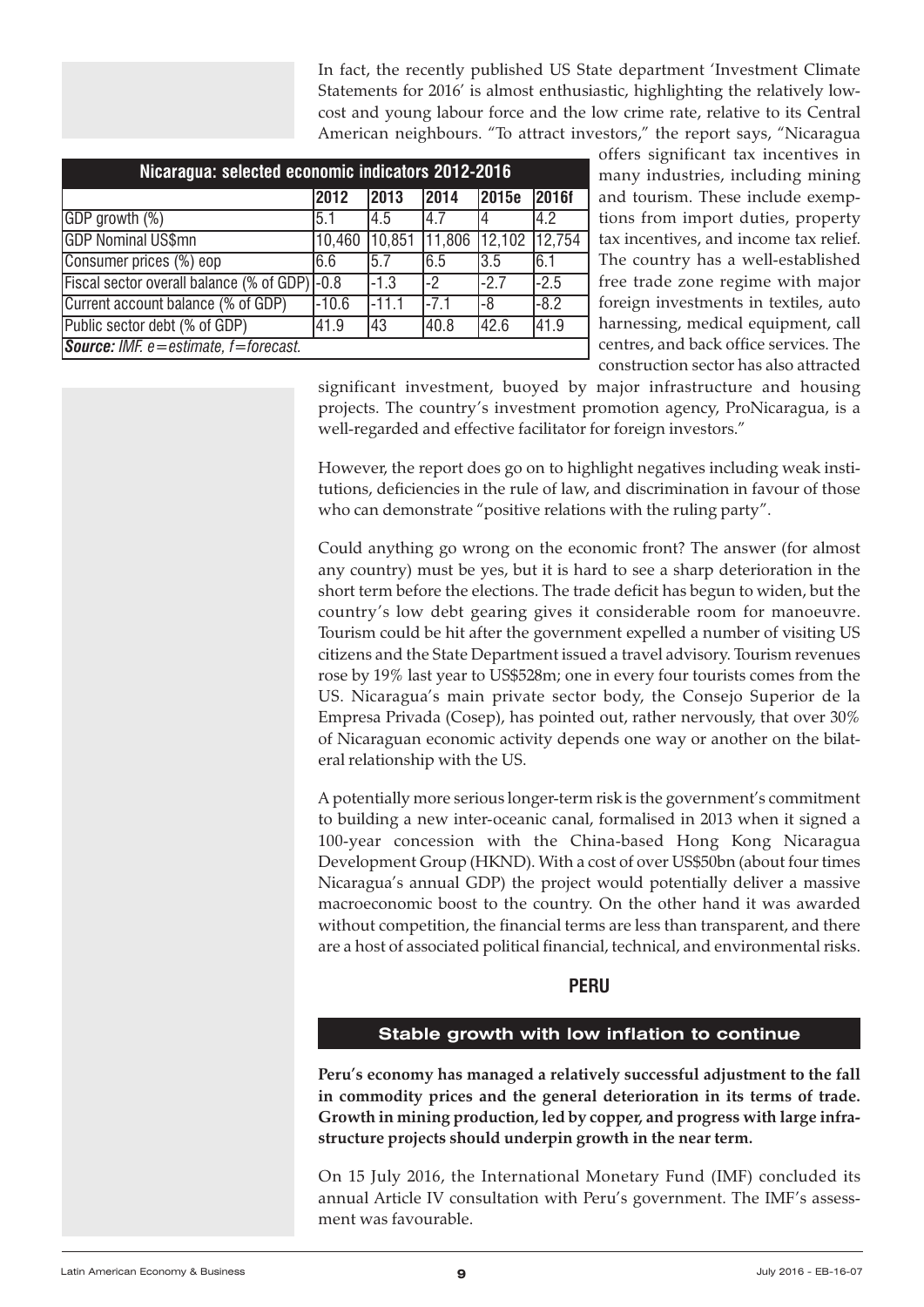Peru has had to contend with a fall in exports of around one fifth through the two years to the end of 2015. **[1]** The country's terms of trade dropped by around one eighth over the same period. In spite of this, the current account deficit has remained broadly unchanged at about 4% of GDP. Both real GDP and real domestic demand have also held up – thanks to higher production volumes in the mining and fisheries sectors, as well as a recovery in Peru's services sector.

There was also a pick up in inflation, by around 1 percentage point, to 4.4% in calendar 2015. This was due partly to higher food prices, as well as policydriven increases in energy tariffs and the effect on import prices of the depreciation of the sol, which slipped from PEN2.80/US\$ in early 2014 to around PEN3.5/US\$ at the end of 2015. The response of the central bank (BCRP) has been to increase its key policy rate by 100 basis points since September 2015, to 4.25% currently.

Most other metrics are favourable. Foreign reserves of about US\$62bn are more than twice the level of foreign currency deposits within the banking system and well over five times the level of short-term external debt. The primary (i.e. before interest payments) and overall budget balances of the non-financial public sector have been around 1% and 2% of GDP respectively. Total foreign debt is only a little over one third of GDP. Through 2013 and 2014, broad money has been rising by around 10%-11% annually. The banking system has been recycling deposits as loans to Peru's private sector, which have been expanding by about 13%-14% each year. In part because of the rise in interest rates, in part because of the relatively steady growth of the economy and in part because of stronger appetite for emerging markets risk on the part of investors, the Sol has appreciated since the beginning of 2015, moving from PEN3.50/US\$ to a current level of about PEN3.35/US\$.

The IMF takes a bullish view of Peru's economic prospects over the remainder of the year and through 2017. Real GDP growth is expected to accelerate to 4.1% next year, and inflation is projected to fall to 2.5%. The IMF

| Chart 1: Peru's economy - as the IMF sees it |                  |                  |                  |                  |  |  |  |
|----------------------------------------------|------------------|------------------|------------------|------------------|--|--|--|
|                                              | 2014             | 2015             | 2016             | 2017             |  |  |  |
| % Change                                     |                  |                  |                  |                  |  |  |  |
| <b>Real GDP</b>                              | 2.4              | 3.3              | $\overline{3.7}$ | 4.1              |  |  |  |
| Real domestic demand                         | $\overline{2.4}$ | $\overline{2.9}$ | 2.4              | $\overline{3.3}$ |  |  |  |
| Consumer prices (end of period)              | $\overline{3.2}$ | 4.4              | $\overline{3.2}$ | 2.5              |  |  |  |
|                                              |                  |                  |                  |                  |  |  |  |
| <b>Exports</b>                               | $-7.8$           | $-13.4$          | $-1.0$           | 7.1              |  |  |  |
| Imports                                      | $-3.1$           | $-8.9$           | $-4.5$           | $\overline{3.9}$ |  |  |  |
| <b>Terms of trade</b>                        | $-5.4$           | $-6.3$           | $-1.7$           | $-0.1$           |  |  |  |
|                                              |                  |                  |                  |                  |  |  |  |
| <b>Broad money</b>                           | 9.5              | 11.6             | 13.7             | 14.0             |  |  |  |
| Net credit to the private sector             | 13.2             | 14.0             | 13.7             | 14.0             |  |  |  |
|                                              |                  |                  |                  |                  |  |  |  |
| % GDP                                        |                  |                  |                  |                  |  |  |  |
| Non-Fin. Public Sector primary balance       | 0.8              | $-1.1$           | $-0.9$           | $-0.2$           |  |  |  |
| Non-Fin, Public Sector overall balance       | $-0.3$           | $-2.1$           | $-2.1$           | $-1.6$           |  |  |  |
|                                              |                  |                  |                  |                  |  |  |  |
| <b>External current account balance</b>      | $-4.0$           | $-4.4$           | $-3.9$           | $-3.5$           |  |  |  |
|                                              |                  |                  |                  |                  |  |  |  |
| <b>Total external debt</b>                   | 29.7             | 33.7             | 37.7             | 36.5             |  |  |  |
| Of which, Non-Fin. Public Sector debt        | 20.7             | $\overline{24}$  | 25.9             | 25.8             |  |  |  |
|                                              |                  |                  |                  |                  |  |  |  |
| Gross reserves (US\$m)                       | 62,353           | 61,537           | 62,230           | 63,930           |  |  |  |
| % of short-term external debt                | 508              | 554              | 559              | 601              |  |  |  |
| % of foreign currency bank deposits          | 258              | 224              | $\overline{222}$ | 209              |  |  |  |
| Source: IMF                                  |                  |                  |                  |                  |  |  |  |

notes that the main downside risk comes from a possible further deterioration in the global economy. Upside risks include higher-than-expected confidence and investment following the April general election. A new centrist and business-friendly administration, led by Presidentelect Pedro Pablo Kuczynski, who has appointed a cabinet of skilled technocrats, takes office on July 28. Kuczynski will oversee a minority government however, which looks set to complicate governance.

Aside from political and governance issues in the immediate term, the main constraints on Peru's longer-term growth prospects arise from the continued weakness of its institutions and the poor quality of its education system. According to the World Economic Forum's Global Competitiveness Report for 2015- 16, Peru ranked in 69th place overall for the level of its competitiveness, of 140 countries assessed. For its institutions and its health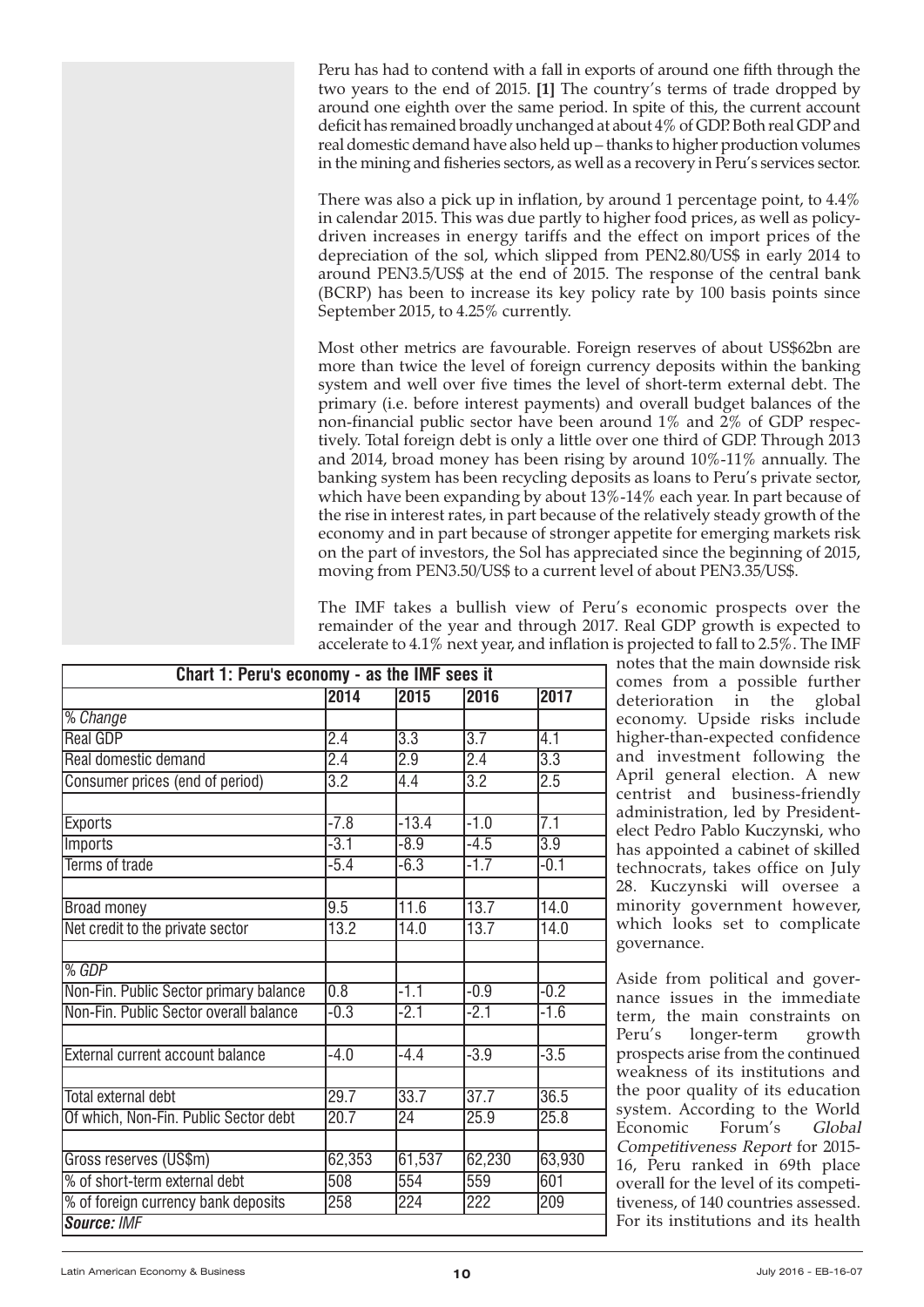<span id="page-10-0"></span>and primary education systems, it ranked at a low 116 and 100 respectively. Companies asked by the World Economic Forum to identify the most problematic factors for doing business in Peru highlighted inefficient government bureaucracy, restrictive labour regulations and corruption as the top three. Inadequate infrastructure was also cited, in distant fourth place. **[2]**



#### **Chart 2: The most problematic factors for doing business in Peru\***

#### **The government protects Pdvsa at all costs**

**Finally published in mid-July, the full 2015 accounts of Venezuela's stateowned energy company Petróleos de Venezuela SA (Pdvsa) confirm that the fall in crude oil prices has hit cash flow hard. The impact would have been much greater but for the dramatic reduction in the amount of cash being extracted from the company by the government.**

Recent news about Pdvsa has not been positive. In mid-July, the International Energy Agency (IEA) reported that the company's estimated output in June was just 2.18m barrels of oil per day (b/d), the lowest level since February 2003 – when production collapsed amid a major strike by oil workers. And although the price of Venezuelan oil, which was trading at US\$37.6/b in the week of 18-22 July according to the energy ministry, is higher than it was earlier this year (it bottomed at US\$24.3/b in January), it is still well below the average 2015 price of US\$44.6/b (and less than half the 2014 average of US\$88.4/b).

Further, Pdvsa has had to think creatively about how it pays Schlumberger, Halliburton and other multinational oil services companies on which it relies to maintain production (including drilling). In part because of delays in being paid by Pdvsa, the multinationals reduced their activity in Venezuela through early 2016. Although Pdvsa's accounts do not provide details, its balance sheet as at the end of 2015 indicated that it owed US\$19.1bn to suppliers. According to mid-July industry reports, Pdvsa is working with the oil services companies to facilitate the securitisation of its debts. Should these plans come to fruition, the services companies should be able to turn that debt into cash: with risks of non-payment borne by whoever acquires the debt.

In the meantime, the latest accounts revealed that in the first half of 2016, Pdvsa raised US\$831m via the placement with its suppliers of promissory notes (effectively IOUs). These had an interest rate of 6.50% and mature in 2019. Over the same period, Pdvsa honoured US\$1.62bn on maturing debt and a slightly greater amount – US\$1.66bn – in debt interest payments.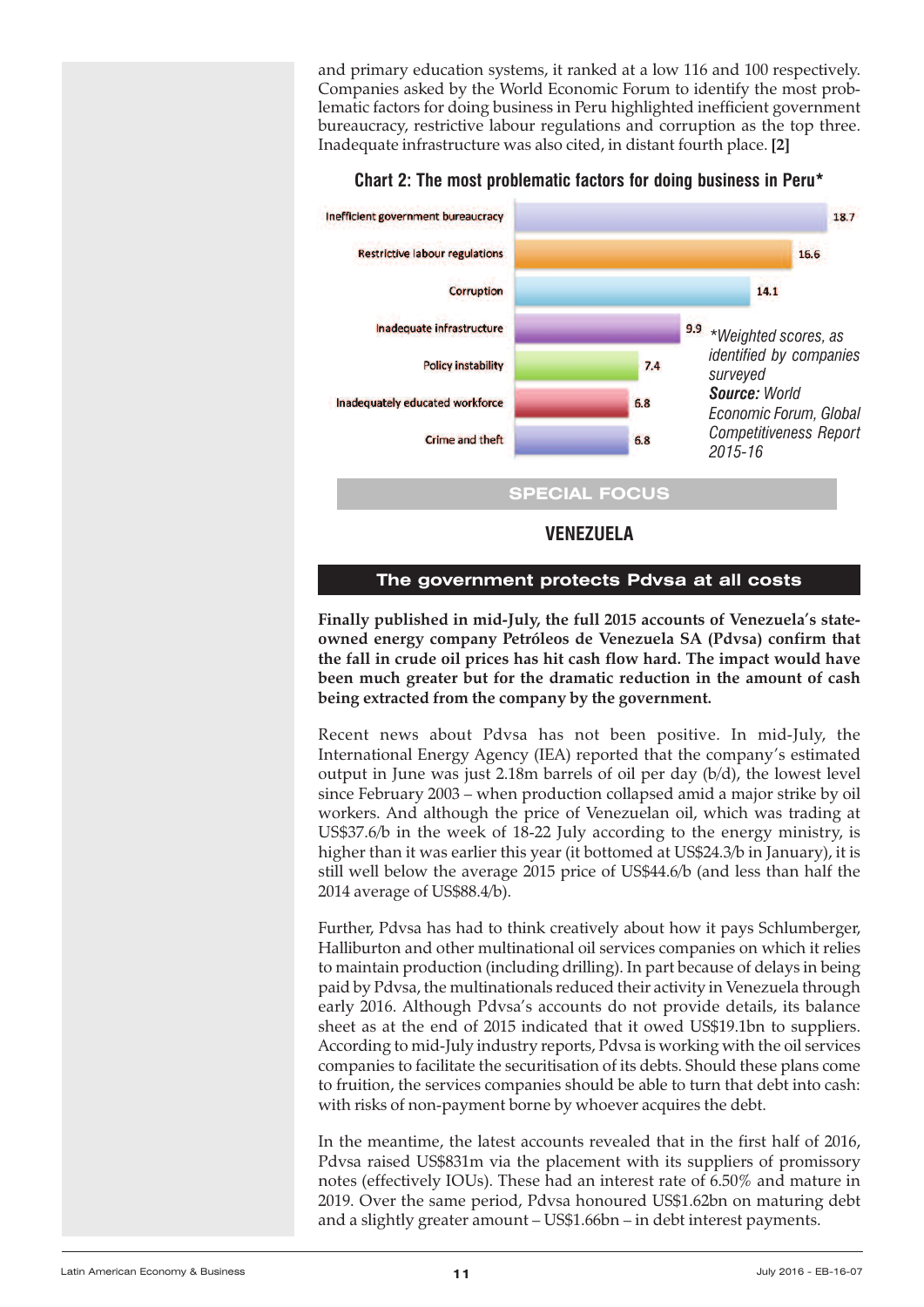| Chart 1: PDVSA's cash flow, 2012-2015 (US\$m)                |           |           |           |                 |  |  |
|--------------------------------------------------------------|-----------|-----------|-----------|-----------------|--|--|
|                                                              | 2012      | 2013      | 2014      | 2015            |  |  |
| Cash at beginning of year                                    | 8,610     | 8,233     | 9,133     | 7,911           |  |  |
| Cash at end of year                                          | 8,233     | 9,133     | 7,911     | 5,821           |  |  |
| Movement in cash $(A+B+C+D+E)$                               | $-377$    | 900       | $-1,222$  | $-2,090$        |  |  |
|                                                              |           |           |           |                 |  |  |
| <b>Issuance of debt</b>                                      | 7,130     | 6,923     | 18,197    | 8,123           |  |  |
| Repayment of maturing debt                                   | $-1,537$  | $-2,892$  | $-7,068$  | $-8,088$        |  |  |
| Payment of cash dividends to government                      | $-1,395$  | $-952$    | $-289$    | 0               |  |  |
| Other financing items (1)                                    | $-897$    | $-1,546$  | $-28$     | 432             |  |  |
| A. Impact of financing activities                            | 3,301     | 1,533     | 10,812    | 467             |  |  |
|                                                              |           |           |           |                 |  |  |
| <b>B.</b> Capital expenditure                                | $-25,221$ | $-21,902$ | $-14,292$ | $-15,183$       |  |  |
|                                                              |           |           |           |                 |  |  |
| Net Profit After Tax (NPAT)                                  | 4,335     | 15,835    | 9,074     | 7,345           |  |  |
| Depreciation                                                 | 7,105     | 8,335     | 8,441     | 8,995           |  |  |
| Write downs of assets etc.                                   | 1,568     | 1,540     | 8,276     | 5,852           |  |  |
| Non-cash currency gains included in NPAT                     | $-19$     | $-7,817$  | $-19,127$ | $-15,039$       |  |  |
| Non-cash expense or (benefit) from deferred tax<br>in NPAT   | 2,297     | $-5,094$  | $-4,610$  | $-6,889$        |  |  |
| Non-cash profit on sale of stake in ENA                      |           | $-9,524$  |           |                 |  |  |
| Other items (2)                                              | 1,052     | 1,736     | 362       | 823             |  |  |
| <b>C. Cash from operations</b>                               | 16,338    | 5,011     | 2,416     | 1,087           |  |  |
|                                                              |           |           |           |                 |  |  |
| Increase in accounts receivable                              | $-12,113$ | $-21,588$ | $-17,975$ | $-9,257$        |  |  |
| Change in inventories                                        | $-2,902$  | $-2,319$  | 760       | 1,516           |  |  |
| Prepayments etc.                                             | $-6,674$  | $-435$    | $-7,502$  | 2,743           |  |  |
| <b>Tax credits</b>                                           | $-2,875$  | $-2,155$  | $-964$    | $-1,555$        |  |  |
| Increase in accounts payable                                 | 4,371     | 7,924     | 6,598     | 2,542           |  |  |
| Increases in employee/retirement benefits payable 4,602      |           | 3,210     | 8,732     | $-559$          |  |  |
| Increases in provisions                                      | 549       | 138       | 569       | $-19$           |  |  |
| Increase in tax payable and other liabilities                | 34,048    | 56,930    | 46,727    | 20,254          |  |  |
| Reduction in interest payable                                | $-1,645$  | $-2,060$  | $-429$    | $-400$          |  |  |
| Cash payment of tax and royalties                            | $-12,156$ | $-22,753$ | $-24,640$ | $-1,169$        |  |  |
| <b>D. Movement in working capital</b>                        | 5,205     | 16,892    | 11,876    | 14,096          |  |  |
|                                                              |           |           |           |                 |  |  |
| <b>E. Adjustments for currency movements</b>                 |           | $-155$    | $-1,878$  | $-385$          |  |  |
|                                                              |           |           |           |                 |  |  |
| Contributions to FONDEN etc.                                 | $-17,336$ | $-13,023$ | $-5,321$  | $-9,189$        |  |  |
| Dividends to government                                      | $-1,395$  | $-952$    | $-289$    | 0               |  |  |
| <b>Taxes and royalties</b>                                   | $-12,156$ | $-22,753$ | -24,640   | -1,169          |  |  |
| Apparent extraction of cash by government                    | $-30,887$ | $-36,728$ | $-30,250$ | $-10,358$       |  |  |
|                                                              |           |           |           |                 |  |  |
| Net issuance of debt                                         | 5,593     | 4,031     | 11,129    | $\overline{35}$ |  |  |
| Revenue from sales of crude and products                     | 124,459   | 110,719   | 101,552   | 55,339          |  |  |
| Net profit before tax less financial income                  | 12,460    | 2,592     | $-4,026$  | $-15,361$       |  |  |
| 1. Mainly dividends to external shareholders in subsidiaries |           |           |           |                 |  |  |
| 2. Non-cash adjustments to inventory and accounts receivable |           |           |           |                 |  |  |
| Source: PDVSA                                                |           |           |           |                 |  |  |

In our last detailed look at the Pdvsa accounts, a year ago [Latin] American Economy & Business Report, August <sup>2015</sup>], we noted that the fall in the global price of oil, together with a number of other unfavourable trends, had already created a cash flow crisis for the company. We suggested that Pdvsa could respond to the fall in oil prices (from an average of US\$88/b in 2014 to US\$45/b in 2015) in one of three ways. One was to increase financial debt by borrowing from global markets. The second was to curtail capital expenditure. The third was to run down working capital.

Pdvsa's cash flow statement for 2015 **[1]** shows that the company has followed the third course. Debt was rolled over, but not increased. Capital expenditure amounted to US\$15.18bn. Given the company's stagnant (at best) production profile, this is almost certainly less than the company needs to spend to maintain production levels. While last year's Capex was a lot less than in 2012 and 2013, it was still an increase relative to 2014. By contrast, working capital generated US\$14.09bn in cash, from US\$11.88bn in 2014 and US\$16.89bn in 2013.

#### **Royalties and taxes down; inflation up**

A very significant change in 2015 is that the left-wing government led by President Nicolás Maduro dramatically reduced the amount of cash that it was extracting from Pdvsa. For years, the Socialist government has used the company as its cash cow to fund its multitude of welfare schemes (known as 'missions').

On average, Pdvsa's cash transfers to the government in the form of taxes and royalties, dividends and inputs for the off-budget national development fund (FONDEN) and other social programs totalled

about US\$33bn in each of the preceding three years (or nearly US\$100bn in total in 2011-2014). In 2015, by contrast, cash transfers from Pdvsa to the government amounted to just US\$10.36bn.

A part of this is explained by a dramatic reduction in payments to the FONDEN. In 2013 and 2014, Pdvsa's gross transfers to the FONDEN were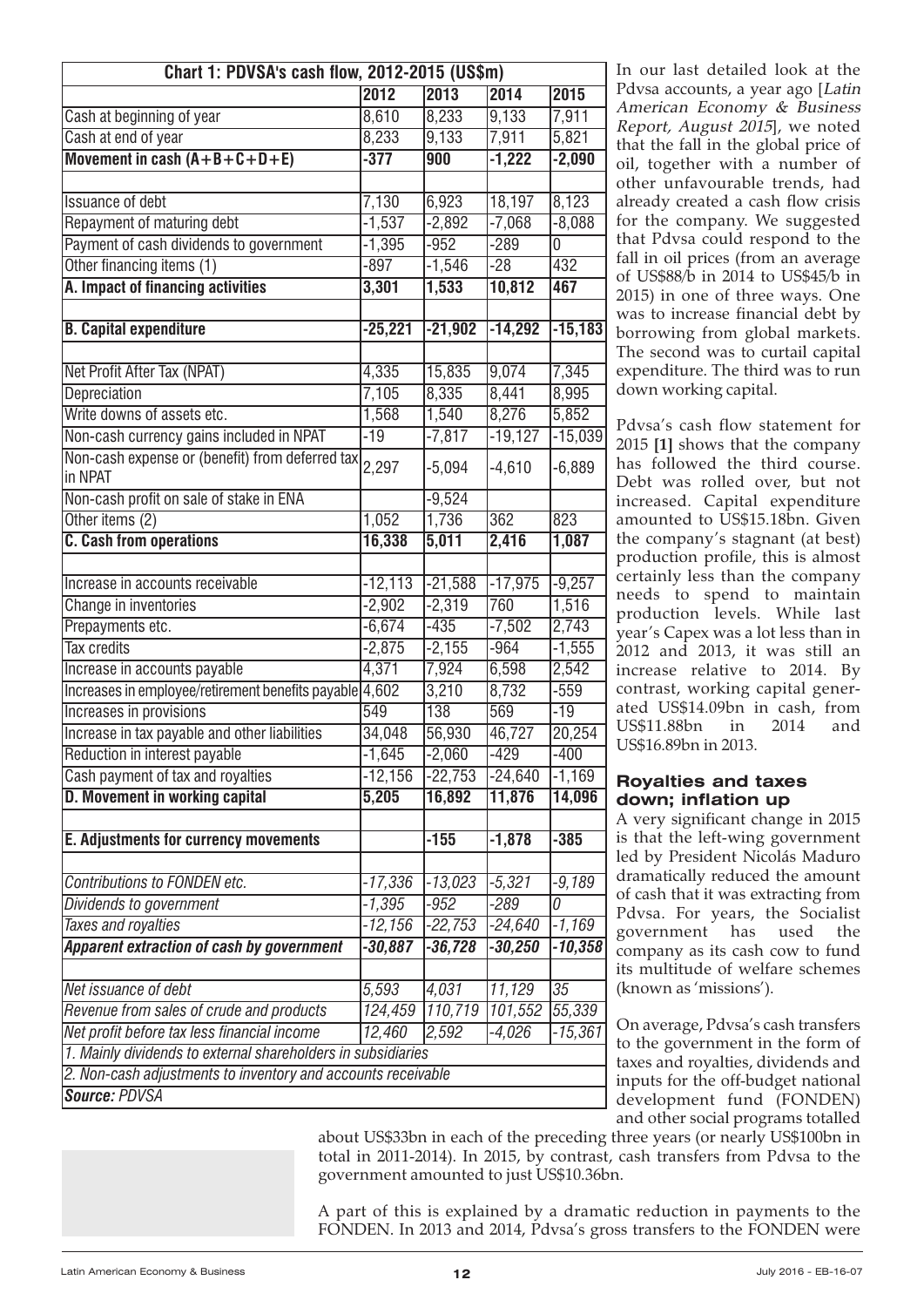US\$10.4bn and US\$8.5bn, respectively. After accounting for other amounts recovered from the FONDEN, net transfers amounted to US\$5.19bn and US\$3.3bn. In 2015, gross and net transfers to the FONDEN were just US\$974m. However, as the Maduro government sought to maintain its welfare spending, Pdvsa transferred more cash to the government for social programs. Thus, the company's transfers for social programs rose sharply from US\$5.3bn in 2014 to US\$9.19bn in 2015– almost one fifth of Pdvsa's receipts from energy sales last year.

In another major change, the Venezuela government appears to have stopped extracting taxes and royalties from Pdvsa in 2015. These payments were reported at US\$12.1bn in 2012, US\$22.8bn in 2013 and US\$24.6bn in 2014. By contrast, in 2015, they came to just US\$1.17bn.

The implication is that the Maduro government has been working rather assiduously to ensure that sufficient cash remains in Pdvsa for the company to continue to service its debts. Obviously, this would have had significant implications for the Maduro government's budget (potentially including its budget

| <b>Chart 2: PDVSA - Key performance indicators</b> | 2012    | 2013            | $\sqrt{2014}$    | 2015     |
|----------------------------------------------------|---------|-----------------|------------------|----------|
| Production of oil and gas liquids ('000 BOPD)      | 3,034   | 3,015           | 2,899            | 2,863    |
| Exports of crude oil and products ('000 BOPD)      | 2,568   | 2,425           | 2,357            | 2,425    |
| Of which: China and Petrocaribe ('000 BOPD)        |         | 787             | $\overline{727}$ | 764      |
| Export basket price (US\$/barrel)                  | 103     | 98              | 88               | 45       |
|                                                    |         |                 |                  |          |
| Selected income statement items (US\$m)            |         |                 |                  |          |
| Sales of crude and products                        |         | 124,459 110,719 | 101,552          | 55,339   |
| <b>Financial income</b>                            | 3,152   | 9,316           | 20,343           | 16,830   |
|                                                    |         |                 |                  |          |
| Crude oil purchases                                | 40,012  | 36,754          | 37,266           | 22,965   |
| Operating, sales and administration costs          | 22,974  | 23,733          | 27,400           | 16,828   |
| Depreciation and amortisation                      | 7,105   | 8,096           | 8,038            | 8,995    |
| Royalties and other taxes                          | 17,730  | 19,262          | 13,466           | 6,294    |
| <b>Financing costs</b>                             | 3,401   | 2,880           | 4,065            | 2,393    |
| Other costs                                        | 3,441   | 4,379           | 10,022           | 4,036    |
| Contributions to FONDEN etc.                       | 17,336  | 13,023          | 5,321            | 9,189    |
| Net profit before tax                              | 15,612  | 11,908          | 16,317           | 1,469    |
| Income tax                                         | 7,279   | 7,186           | 5,106            | $-3,717$ |
| Net profit after tax                               | 8,333   | 4,722           | 11,211           | 5,186    |
|                                                    |         |                 |                  |          |
| <b>Selected balance sheet items (\$USm)</b>        |         |                 |                  |          |
| Property, plant and equipment                      |         | 115,905 129,831 | 141,248          | 127,033  |
| Deferred tax and other long-term assets            | 27,637  | 33,557          | 30,304           | 20,975   |
| Total non-current assets                           | 143,542 | 163,388         | 171,552          | 148,008  |
| Cash                                               | 8,233   | 9,133           | 7,911            | 5,821    |
| Other current assets                               | 66,649  | 58,599          | 47,297           | 48,114   |
| <b>Total assets</b>                                | 218,424 | 231,120         | 226,760          | 201,943  |
| <b>Shareholders' funds</b>                         | 72,486  | 84,486          | 89,757           | 90,879   |
| Long term debt                                     | 35,647  | 36,353          | 39,871           | 36,916   |
| Other non-current liabilities                      | 39,231  | 45,055          | 46,094           | 21,456   |
| Short term debt                                    | 4,379   | 7,031           | 5,865            | 6,800    |
| Income tax payable                                 | 2,267   | 10,116          | 9,554            | 3,444    |
| Other current liabilities                          | 64,414  | 48,079          | 35,619           | 42,448   |
| <b>Total shareholders' funds and liabilities</b>   | 218,424 | 231,120         | 226,760          | 201,943  |
| Source: PDVSA                                      |         |                 |                  |          |

for essential imports of food, medicine and other essential provisions). However, the Caracas government has long been printing money to cover its spending – which has been the key driver of Venezuela's sky-high inflation.

#### **Trends: still mostly unfavourable**

Meanwhile, Pdvsa's latest income and balance sheets **[2]** confirm the same unfavourable trends we identified a year ago. Production and exports have remained stagnant; the basic business of extracting and refining oil and gas is unprofitable; and depreciation has been insufficient to cover capital expenditure.

Without contributions from 'financial income', Pdvsa would have recorded large losses in both 2014 and 2015. Within Venezuela, Pdvsa typically has large net liabilities (such as amounts payable to workers, the government and some suppliers). These liabilities are overwhelmingly denominated in the local currency. The company's revenues, of course, are overwhelmingly denominated in US dollars. To the extent that the US dollar value of Pdvsa's net liabilities within Venezuela has declined, as a result of progressive currency devaluations (or, more precisely, the introduction of new currency arrangements that have resulted in the US dollar buying more Bolívares Fuertes), the company has booked the movement as 'financial income'.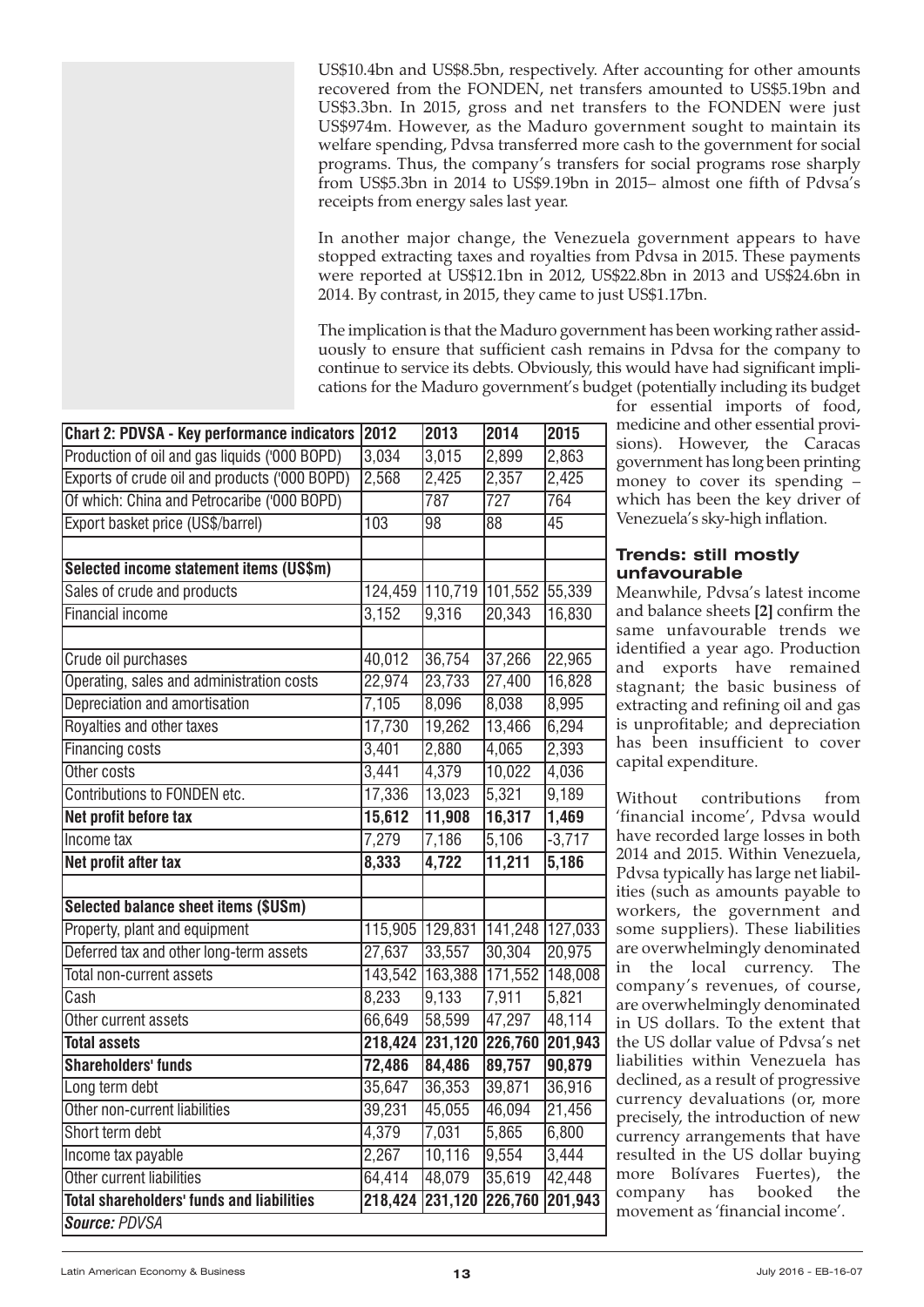**Cuba takes a big hit**

On 8 July, *Reuters*, citing figures from Pdvsa, reported that Cuba had received some 53,500 b/d of crude from Pdvsa in the first half of this year, down some 40% over the first half of 2015. Typically, Pdvsa has shipped about 90,000 b/d to Cuba. According to the report, Pdvsa has partially offset these smaller crude shipments by sending more refined products such as fuel oil, diesel and liquefied petroleum gas (LPG) instead. Nevertheless, its overall shipments to Cuba, including both crude and products, still fell by almost 20% to an estimated 83,130 b/d in the first half of this year. Moreover, Pdvsa reportedly has been dispatching heavier crude to Cuba, holding onto the medium blend that it formerly sent to its strategic partner for its own refining needs. Faced with this heavier crude, Cuban refineries are said to be struggling to produce the necessary mix of fuels required by the local economy.

In recent years in fact, 'financial income' has become a very substantial part of Pdvsa's total revenues. In 2012, Pdvsa's receipts from sales of crude oil and other products amounted to US\$124.46bn. 'Financial income' that year amounted to just US\$3.15bn. In 2015 however, the corresponding figures were US\$55.34bn and US\$16.83bn. Receipts have been hit by the plunge in prices, while 'financial income' has soared due to the government's various changes to currency markets.

Some trends in 2015 were favourable. Lower oil prices meant that the costs of the (lighter) foreign crude that Pdvsa needs in order to operate its refineries dropped from US\$37.27bn in 2014 to US\$22.97bn. Operating, sales and administration costs also fell – from US\$27.40bn to US\$16.83bn. And notably, Pdvsa's supply of crude and fuel products on highly concessional terms to Cuba and other countries in the Caribbean and Central America through the Petrocaribe agreement fell from 139,000b/d in 2014 to 99,000b/d in 2015, having been 186,000b/d in 2013. This has had a particularly detrimental impact on Cuba, Venezuela's main concessional oil client under Petrocaribe (see box – Cuba).

**Nevertheless, nearly one third of exports in 2015 were pre-committed to debt repayment and barter deals. Products delivered to Chinese parties increased from 472,000 b/d in 2014 to 579,000 b/d in 2015. This was partly offset by a fall in other shipments for debt repayments, from 116,000 b/d to 86,000 b/d.**

# **The top priority – ring-fencing Pdvsa**

In short, it appears that the Maduro government has concluded that maintenance of Pdvsa's liquidity and solvency is a top policy objective, if not the primary policy objective, amidst the current economic emergency. The costs of ring fencing the state oil company have been borne by various parties. In the first instance, the government itself has suffered through dramatically reduced transfers, which has hit its budget and the FONDEN, while public sector workers – and indeed all Venezuelans – have also endured real cuts to wages and benefits on the back of higher inflation (thanks to the government's incessant money printing to pay its way). Other losers, as mentioned above, include Cuba and Petrocaribe countries, as well as (until recently) the various international oil services companies working with Pdvsa.

# **Pdvsa's creditors and the default question**

While the 'losers' are numerous, the 'winners' are few. But they do include the Chinese government, to whom payments in oil, in return for financing and cooperation funds, have been maintained. They also include Pdvsa debt holders, who have been paid in full to date.

The implication of this is that investor demand for promissory notes and/or other securities, as per the various arrangements between Pdvsa and oil service companies and other suppliers, could well be surprisingly strong.

The massive imbalances within Venezuela's economy and society will ultimately have to be resolved. Exactly how remains unclear. However, at this stage, it appears that the bankruptcy of Pdvsa is unlikely to be a part of the resolution. The government, clearly, has the willingness – and the need (see box – Why Pdvsa is not the Argentine Republic) to make tough decisions to safeguard the solvency of Pdvsa and to protect the company.

# **Why Pdvsa is not the Argentine Republic**

Pdvsa's accounts show that US\$6bn in debt is due for repayment through calendar 2016. Repayments in the first half of the year amounted to US\$1.62bn. Therefore, some US\$4.38bn is due to repaid in the final six months of 2016, including about US\$4.2bn in the final quarter of the year. In the context of a company that is turning over around US\$100bn annually from its main business, which was the case for Pdvsa as recently as calendar 2014, that is not a particularly large sum of money. However, the slump in oil prices through 2015 meant that revenues from sales of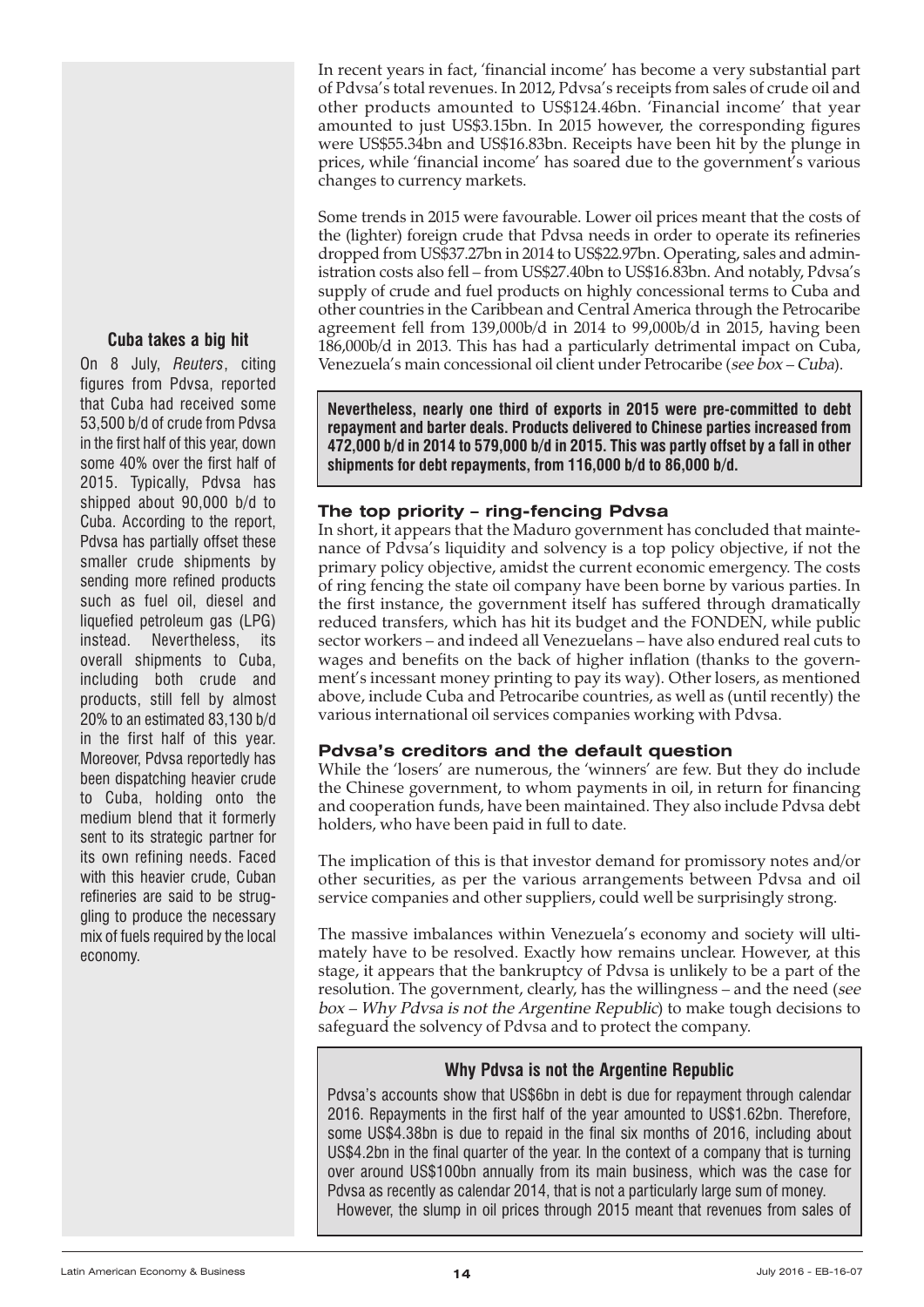crude oil and products fell last year by about 45%. The relative burden of the debt repayments has increased hugely. The further slippage in the oil price over the last year or so, the deterioration in what was already a very difficult economic and social situation generally in Venezuela, and assessments by commentators who are not supporters of President Maduro and his government have highlighted a key question: could Pdvsa default on its bonds?

We argue that the government will maintain the liquidity and solvency of Pdvsa at any cost. A comparison of Pdvsa's position with that of Argentina's government following its default in 2001 helps to explain why. The Argentine government was essentially barred from access to global capital markets for 15 years because of litigation with creditors ('vulture funds') in relation to securities for which Collective Action Clauses did not exist. This situation persisted for a number of reasons. The Argentine government was assiduous in its use of heterodox economic policies – and ensured that, among the population as a whole, beneficiaries were numerous most of the time. There were not significant overseas assets that could be seized by creditors. The economy – and public finances – received a massive boost from the rise in commodity prices through the middle years of last decade. The functioning of Argentina's entire economy was not dependent on the government's access to capital markets.

None of these factors currently apply to Venezuela, or to Pdvsa in particular. Although official statistics are scant and opaque, it is clear that the government's pursuit of heterodox economic policies is seriously reducing the welfare of most of the people. Pdvsa's CITGO refining operation in the US represents an important, indeed integral, element of the company's entire business that could be seized by creditors. It is very difficult to see a catalyst for a strong surge in energy prices in the coming two-to-three years. Most importantly, Pdvsa's inability to operate for even a few months would have a cataclysmic effect for the government, the economy and society. Pdvsa is virtually the only source of export revenues for the country and of income for the government.

Some commentators suggest that the government of Venezuela could default, because its bonds do have Collective Action Clauses. Our view is that a default by the government – as opposed to Pdvsa – would be far less serious than a default by Pdvsa: nevertheless, it is an outcome that the government is extremely keen to avoid. A default by the government could further damage Pdvsa's access to global capital markets, even if the oil company remained solvent. It would be a massive loss of face given the sacrifices that have been demanded of the population.

Producing and selling around 2.5m b/d, Pdvsa's monthly revenues from its main business amount to about US\$3bn if the oil price remains at around US\$40/b. In other words, the cash that is required to repay maturing debt through the second half of 2016 is roughly equivalent to one-and-a-half months of oil revenues – or about one quarter of the total received through the six months to the end of December. All of this assumes, of course, that the company can continue to maintain production at the levels of 2014 and 2015. In the event that production were to fall, as appears to have been the case in June, or to cease temporarily (as a result of a massive strike by the workforce, for instance), Pdvsa might have to find most or all of the US\$4.38bn that it needs from some other source.

The most likely financier is China's government and/or state owned enterprises that are based in that country. If Pdvsa were to raise, say, US\$4bn against shipments of oil – which is how it has collaborated with Chinese creditors in the past – its obligations would be equal to 100m barrels. With repayment over four years, that would be equivalent to just over 68,000 b/d. This would represent a significant increase on the 579,000 b/d that was committed to obligations to Chinese parties in 2015: however, the increase would be tolerable, especially if commitments to Petrocaribe partners were renegotiated or reduced.

In short, the position of the Venezuelan government and Pdvsa in 2016 is diametrically opposite to that of the Argentine government in 2001. The Venezuelan government places the highest priority on avoiding a default by the oil company. The government needs to prevent a default by Pdvsa at all costs. A default by Pdvsa would have a cataclysmic effect on the long-suffering population of Venezuela. Pdvsa can cope with the heavy burden of debt repayments through late 2016, even if it has to rely entirely on further backing by Chinese creditors.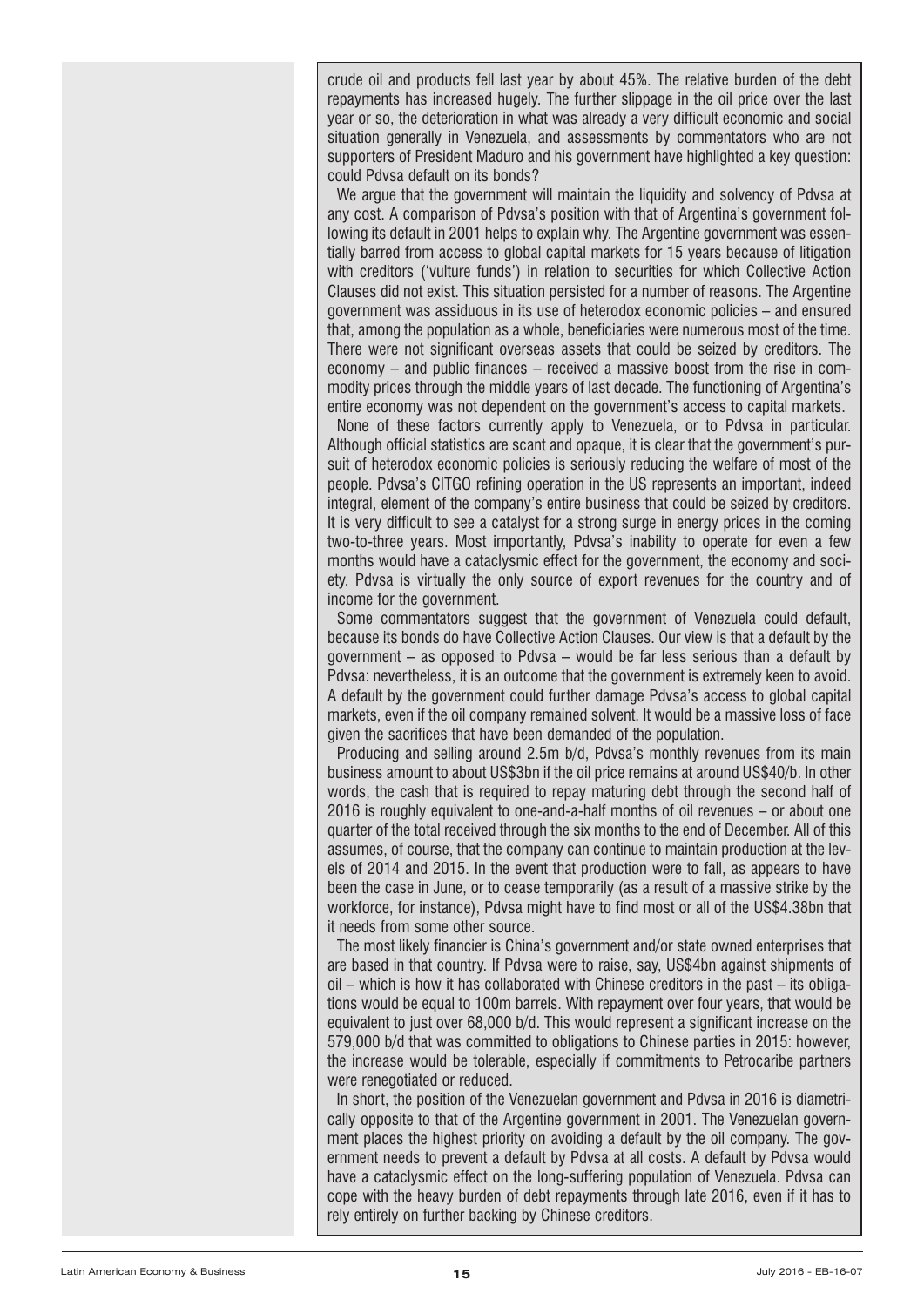#### **REGIONAL BUSINESS REVIEW**

#### **BRAZIL**

#### **More airports could be sold off**

<span id="page-15-0"></span>**Facing an ongoing recession and fiscal squeeze, the government is looking at opening up the aviation sector to foreign investors. The existing cap on foreign ownership of Brazilian airlines could be raised, and key airports in São Paulo and Rio de Janeiro could be privatised.**

A first attempt to lift the 20% upper limit on foreign ownership of Brazilian airlines was frustrated in June when Interim President Michel Temer partially vetoed a bill that would have raised it to 100%. However, according to official sources, the president's move was purely tactical, as he was responding to objections by some federal senators. Transport Minister Mauricio Quintella said that a new attempt to legislate would be made later this year. "We will insist on 100%, we have to think now about re-opening the debate in the senate", he said. Quintella also criticised Antonoaldo Neves, chief executive of local airline Azul, who had opposed liberalisation of ownership rules. "Azul is the only airline opposing this. It is natural that he doesn't want competition, but that's not what the country wants," the minister said.

Brazil's two-year recession has hit the aviation sector. A sharp depreciation of the local currency, the Real, has increased the cost of fuel and aircraft leases, which are fixed in US dollars, thereby impacting on operating margins. Opening the doors to greater foreign investment could help strengthen local airlines in advance of a hoped-for recovery. One of the domestic market leaders, budget airline Gol, has been struggling to reduce its heavy debt burden; bringing in a foreign partner might help achieve that. HNA of China took a US\$450m stake in Azul in 2015. There has also been interest in Avianca Brasil from Delta and United Airlines of the US.

Avianca Brasil sent an upbeat signal about recovery prospects when its parent, Synergy Aerospace Corp, controlled by Brazilian businessman Germán Efromovich, said in July that it would go ahead with the purchase of 62 narrow-bodied planes from Airbus at a list price of over US\$6bn (airlines typically secure discounts on list prices, which are not made public). The aircraft, from the A320neo family, will bolster the current fleet of 40 A320s and one A330 freighter. According to Airbus executive John Leahy, Brazil's domestic air traffic will nearly triple by 2034, putting it among the world's top ten fastest growing aviation markets. The new planes, he said, would help Avianca Brasil "capitalise on this growth and deliver enhanced performance capabilities in challenging airports such as Rio de Janeiro's Santos Dumont." Avianca's bullish stance is in sharp contrast to the approach by Gol, which has been seeking to return 20 leased aircraft to their owners as part of a downsizing programme.

Another area of potential foreign investment is airport ownership and operation. Quintella said the government was planning to offer concessions to operate four medium-sized airports, located in Florianópolis, Salvador, Porto Alegre and Fortaleza, which together could bring in up to BR1bn (US\$303m) over the course of 2017. President Temer himself later told the newspaper Folha de S. Paulo that in addition the government was considering selling concessions to operate Santos Dumont airport in Rio and Congonhas in São Paulo. "After extensive analysis, we may well go ahead on the privatisation of the airports. This could provide substantial amounts of money for the government", Temer said. Congonhas, used principally for domestic services, is the second largest São Paulo airport, ranked after the international hub at Guarulhos, already privately operated. The high-traffic São Paulo-Rio shuttle service is between Congonhas and Santos Dumont. Selling these additional concessions would help Finance Minister Henrique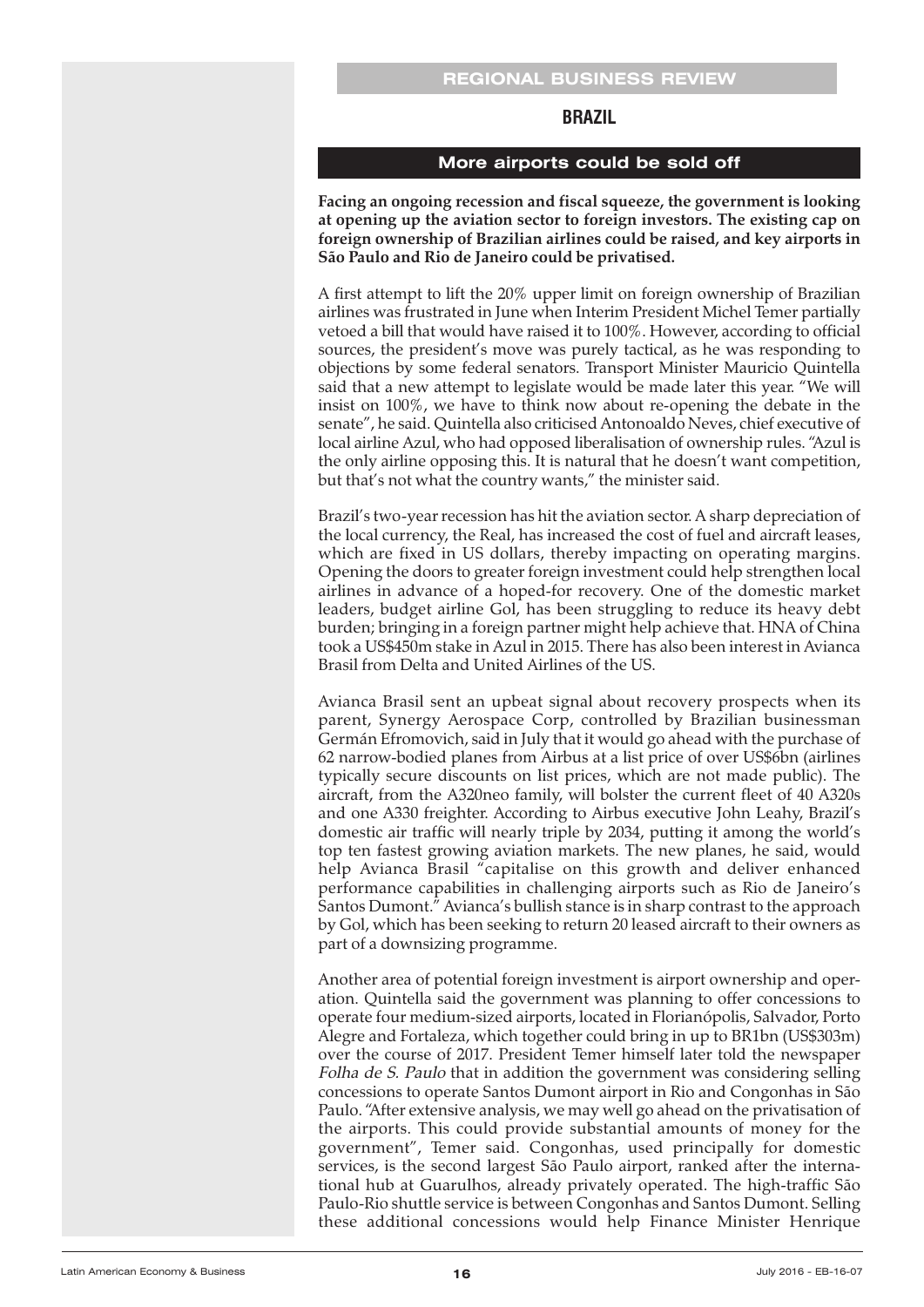<span id="page-16-0"></span>Meirellles' plan to reduce the fiscal deficit from an estimated BRL170bn (US\$51.6bn) this year to BRL139bn (US\$42.2bn) in 2017.

#### **CHILE**

#### **The difficult road to free education**

**It seemed like a simple and beneficial trade-off, as set out by Michelle Bachelet during the 2013 election campaign: Chile would introduce free university education, to be funded by a package of higher business taxes. But now, three years later, Bachelet's government is still struggling to deliver, and finds itself caught in the cross-fire between a disaffected business community and a radical student movement.**

The original calculation was that introducing free university education would cost US\$3.5bn or 1.5% of GDP, and that it would be phased in gradually, funded by higher tax revenues, so that by the end of Bachelet's term in office in 2018, the poorest 70% of university students would have their fees paid. A full 100% of students would have their fees paid by 2020. But that projection was made before Chile's economic growth slowed, largely because of the fall in international copper prices. The government has just slashed its real annual GDP growth forecast for 2016 to just 1.75%, from 2.75% previously. It has also cut its forecast for international copper prices to US\$2.15/lb, from US\$2.50/lb previously.

In the latest versions of the education reform bill, officials are now saying that the rate at which free university education will be phased in is open to discussion. Everything points to it being slower. According to Finance Minister Rodrigo Valdés, "If Chile had the money – let's suppose we are lucky enough for the copper price to go back up the three dollars – then the next question society has to ask, and which the education bill puts on the table, is 'Do we want to use all of that money for higher education, or are there other competing needs, such as health or pensions?'" Student organisations have reacted angrily to the idea that free education should be conditional on future economic growth. "At this rate we will get free universal education when we grow to be like China or Japan", complains Carlos Vergara of the Confederación de Estudiantes de Chile. According to some analysts, without new tax measures it could actually take 30 to 50 years to bring in 100% free university education. The government has already made it clear it has no intention of introducing another big tax package.

One of the problems is that as a result of changes made during the military regime in the 1970s and 1980s, Chile has inherited a large, complex and highly privatised university system. There are over one million students in universities, professional institutes (PI), and centres of technical formation (CTF). There are 16 state and 44 private universities. Roughly 80% of university students go to private universities. There is little regulation or control of academic standards. Chile has some of the world's highest university fees, relative to GDP per capita. Chilean families finance 73% of higher education (versus an OECD average of 16%). The State currently funds 15% of higher education costs (vs. the OECD average of 69%). Funding is based on a formula linked to academic performance in entrance exams, and means that the State can (and does) end up contributing more funding to privatelyowned than to state-owned universities.

In a detailed presentation to a congressional committee, Finance Minister Valdés outlined some of the numbers. He said that government commitments to improve pre-school and school education represented 1.9% of GDP, while free university education represented a further 1.6% (higher than originally planned). The total cost came to 3.48% of GDP. The tax reform package introduced by the Bachelet government upon taking office was now expected to raise revenues equivalent to 3.03% of GDP, meaning there was a shortfall. But Valdés also highlighted the impact of lower economic growth since 2013,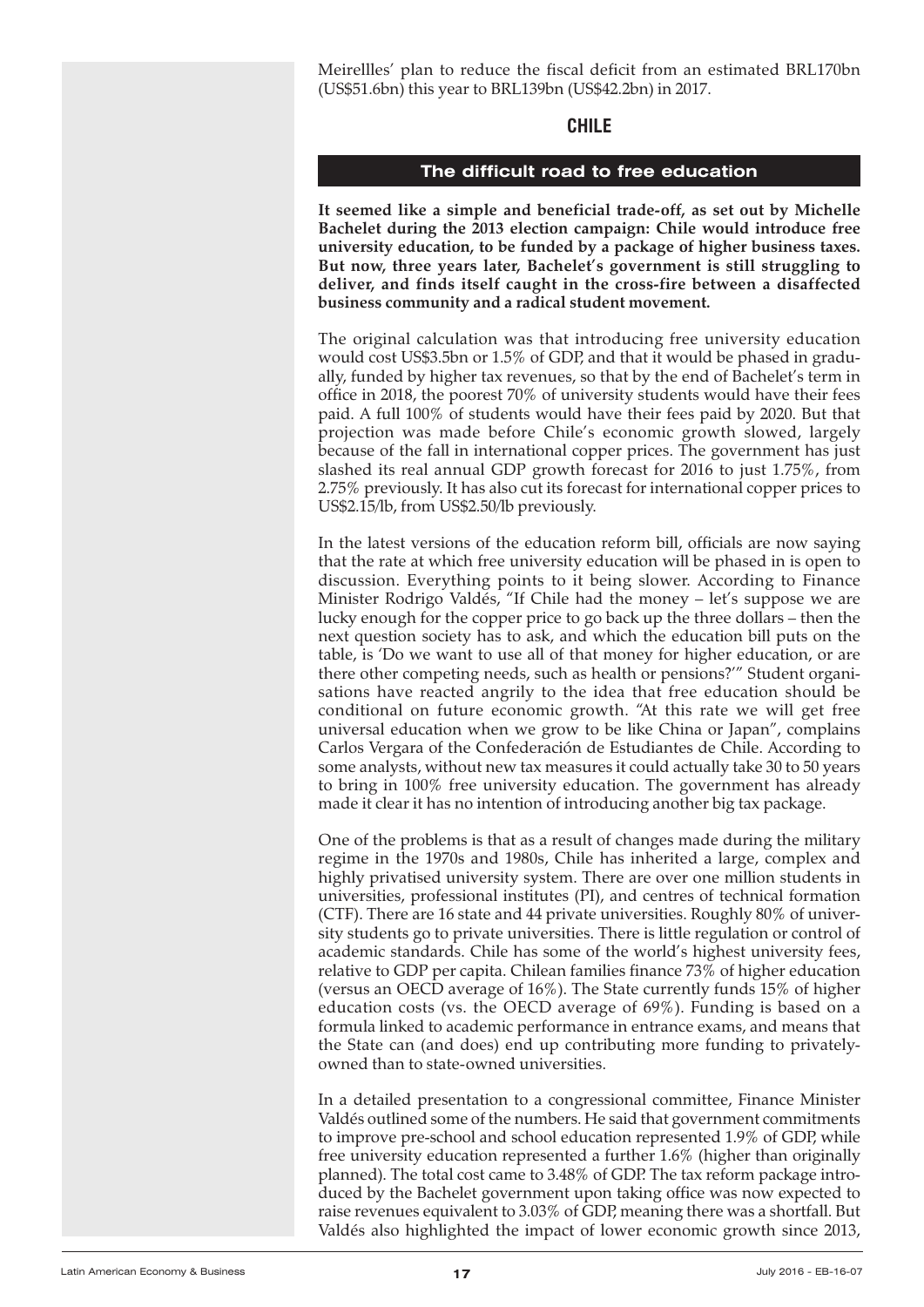<span id="page-17-0"></span>which, he noted, had led to the equivalent of a 2-percentage point fall in revenue. The authorities also needed to calculate that introducing free university education would probably boost the number of students (perhaps to 1.2m, up from the current 1m). Nor could they focus exclusively on student numbers, without taking into account the need to improve education quality. Valdés described Chilean universities as "good, but not fantastic".

#### **CITIES SPECIAL**

#### **REGION**

#### **Urbanisation increases the need for 'Smart Cities'**

**According to a report published in July by the Inter American Development Bank (IDB) 1 , demographic trends mean that Latin American cities are seeing "one of the most significant processes of population growth ever experienced in the planet". The proportion of the population living in the region's cities has rocketed from 42% in 1950 to 80% in 2014 and will rise further to an expected 90% in 2050. About 70% of the region's GDP is produced in its cities. This trend, coupled with the opportunities created by the revolution in digital technologies, is making the development of 'Smart Cities' both possible and necessary, the report says.**

The management of cities is changing. Advances in information and communication technology (ICT) are revolutionising everything from garbage collection to traffic management. The IDB argues that one of the big challenges facing the region is the need to move from the way traditional cities have been managed to a new 'Smart Cities' model. Perhaps because urbanisation in Latin America has been such a massive (even overwhelming) trend, the problems in its cities are particularly acute, and the gains to be made from applying new technology are correspondingly greater. The report defines a 'Smart City' as one that uses ICT and other means to improve the quality of life, the efficiency of urban operations and services, and competitiveness, while also ensuring that a city meets the economic, social and environmental needs of present and future generations. The IDB's account of specific initiatives in a number of Latin American cities gives a better sense of what is involved.

Rising crime rates have bedevilled many Latin American cities. Starting in 2011, Buenos Aires, Argentina's capital, has made a concerted attempt to integrate disparate police computer systems, voice and data communications, security cameras and emergency calls routed through the 911 emergency service. Officials say that the city's new Centro Unificado de Control y Coordinación (CUCC) has led to better coordination, quicker response times, the more efficient use of police and an improved sense of citizen security. A similar system is being used in Medellín in Colombia, with the added feature that geo-referenced police mobile phones are linked with 823 video surveillance cameras, allowing incidents and emergencies to be rapidly tracked. While not yet introduced in Latin America, Santander in Spain is using georeferenced audio sensors which, when they detect sirens, rapidly rearrange traffic light sequences to give priority to emergency response vehicles.

Traffic congestion is a notorious diseconomy of scale. Since the 1990s, Colombia's capital, Bogotá, has sought to tackle it through the TransMilenio project, a low-cost Bus Rapid Transit (BRT) system, combined with the development of bicycle lanes. The bus network uses 12 services operating on dedicated carriageways, which now are 113km long and cover 137 stations. There are 400km of bike lanes. The city also has rolled out an integrated transport system (ITS) using smart traffic lights and monitoring cameras; passengers use a prepaid card system. According to a survey by the local newspaper El Espectador, the initiative has led one in five car users to migrate to the public transport system, which can be faster and cheaper.

1 The Road toward Smart Cities – Migrating from Traditional City Management to the Smart City, available at ttps://publications.iadb.org/handle/ 11319/7743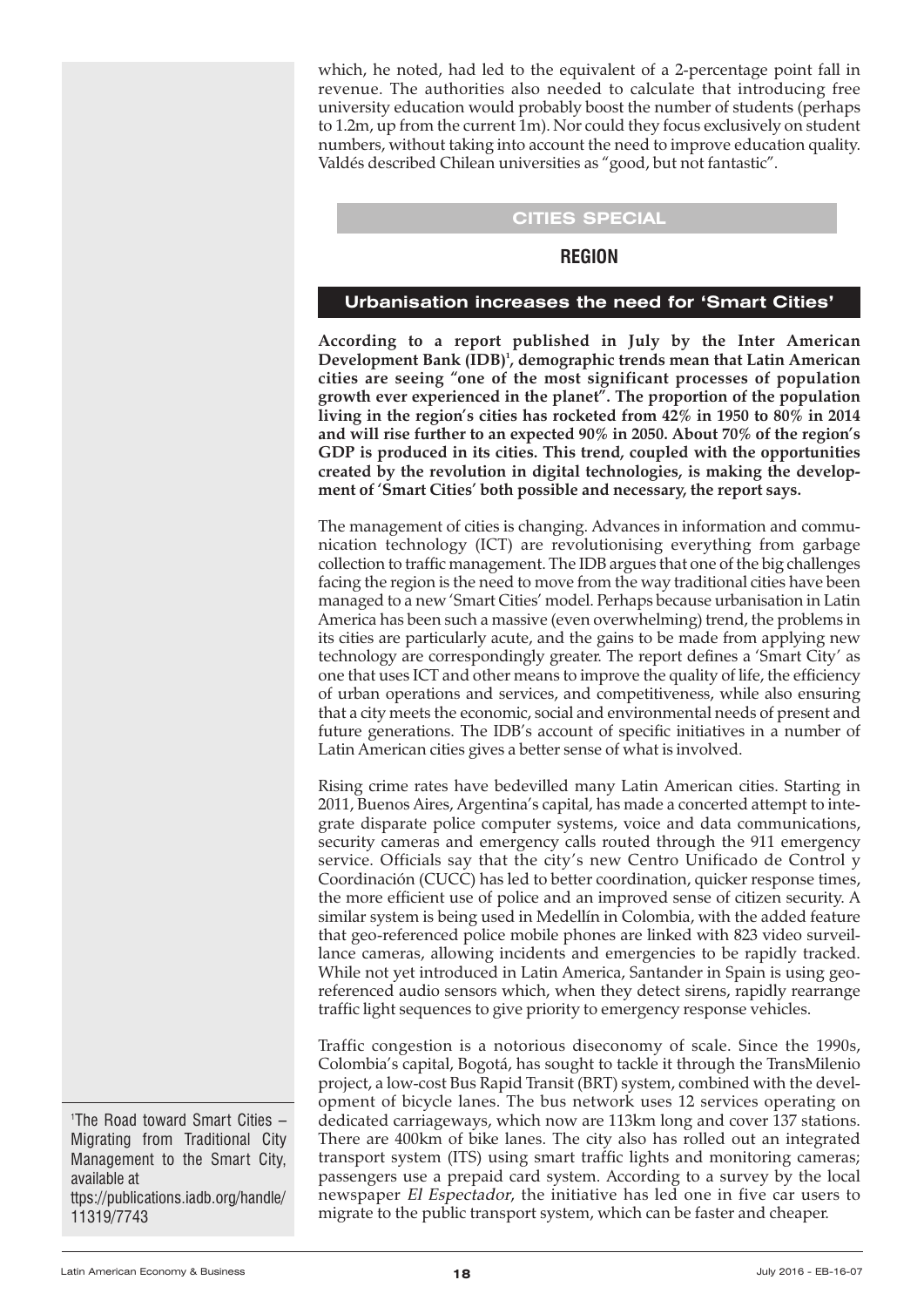In Brazil's Rio de Janeiro, soon to host the Summer Olympic Games, there has been an emphasis on disaster management, as the city has suffered from mudslides and is particularly exposed to climate change risks. In line with priorities set out in the Kyoto Protocol, the city has begun by investing in weather radar, along with a digital rain gauge network using sensors placed in mobile phone towers. The authorities have also begun to build a landslide prevention system using data collected by sensors in hazardous slope areas. COR-Rio (the city's operations centre) is now able to issue high precision alerts ahead of probable storms, floods and landslides. It has also created an interactive element, where citizens can report problems through SMS, online or social media networks.

Efficient water use is a high priority in The Bahamas, as 90% of drinking water comes from desalination plants. In the capital Nassau, the Water and Sewerage Corporation (WSC) has struggled with leaks in the pipe system, theft and measurement errors. In 2012, 58% of the city's total water supply was lost in this way. In response, the WSC introduced a centralised computercontrolled loss-containment programme, using a range of technologies for pipe repair and replacement, leakage control, pressure management, micromeasurement management and fraud detection. This helped reduce water losses to 29% in 2014. The system also identified optimum timings for repair work, when it would have little or no effect on normal supply.

Another challenge for Latin American cities is waste disposal and management – many have uncoordinated systems and limited recycling. In Itu, a city in Brazil's state of São Paulo, the authorities have entered a public-private partnership (PPP) to create a selective garbage collection system using 3,300 containers distributed throughout the city. Households take their waste to the containers and sort it into recyclable and non-recyclable components. The containers have fill-level sensors allowing them to be emptied as necessary. Their distribution by type (organic, recyclable, underground) is matched to the locations of waste-generating businesses. A software programme determines the ideal routes for waste collection trucks. Itu is collecting 10 tons of recyclable waste every day. It has a target to convert 70% of the 3,600 tonnes per month of wet waste it collects into electricity or gases.

Smart City enthusiasts also emphasise the need for citizen participation in local administration and for electronic government, or e-government – faster, more convenient ways of using ICT to carry out a whole range of municipal administrative tasks. One city pursuing this is Chihuahua in northern Mexico, which offers free Wi-Fi Internet access to its population of just under 1m inhabitants, alongside e-government services and ICT training. Residents can request tax payment forms and certificates online; the city also promotes access to civil society groups that provide support for women, pensioners and entrepreneurs. Residents are encouraged to report any problems with city services through a geo-referenced system.

One of the cities recognised as being at the forefront of innovation is Colombia's Medellín. A case study by the IDB notes that Medellín has sought to reinvent itself, leaving behind its image, acquired in the 1980s and 1990s, as a centre of drug trafficking and violence, to become instead "an international reference for technological and social innovation, urban transformation, equity, and citizen participation". Some of the more important innovations have included a traffic management system called Sistema Integrado de Movilidad de Medellin (SIMM), which has sought to integrate the way the city's various transport systems work. Officials say that the SIMM has delivered a measurable reduction in the number of accidents, an increase in mobility, and a fall in incident response times.

On the security and emergency side, there is another integrated system, Sistema Integrado de Emergencia y Seguridad Metropolitana (SIES-M), that coordinates the work of over 10 local and national government agencies. The IDB says that while systems used in the city vary, they all share a common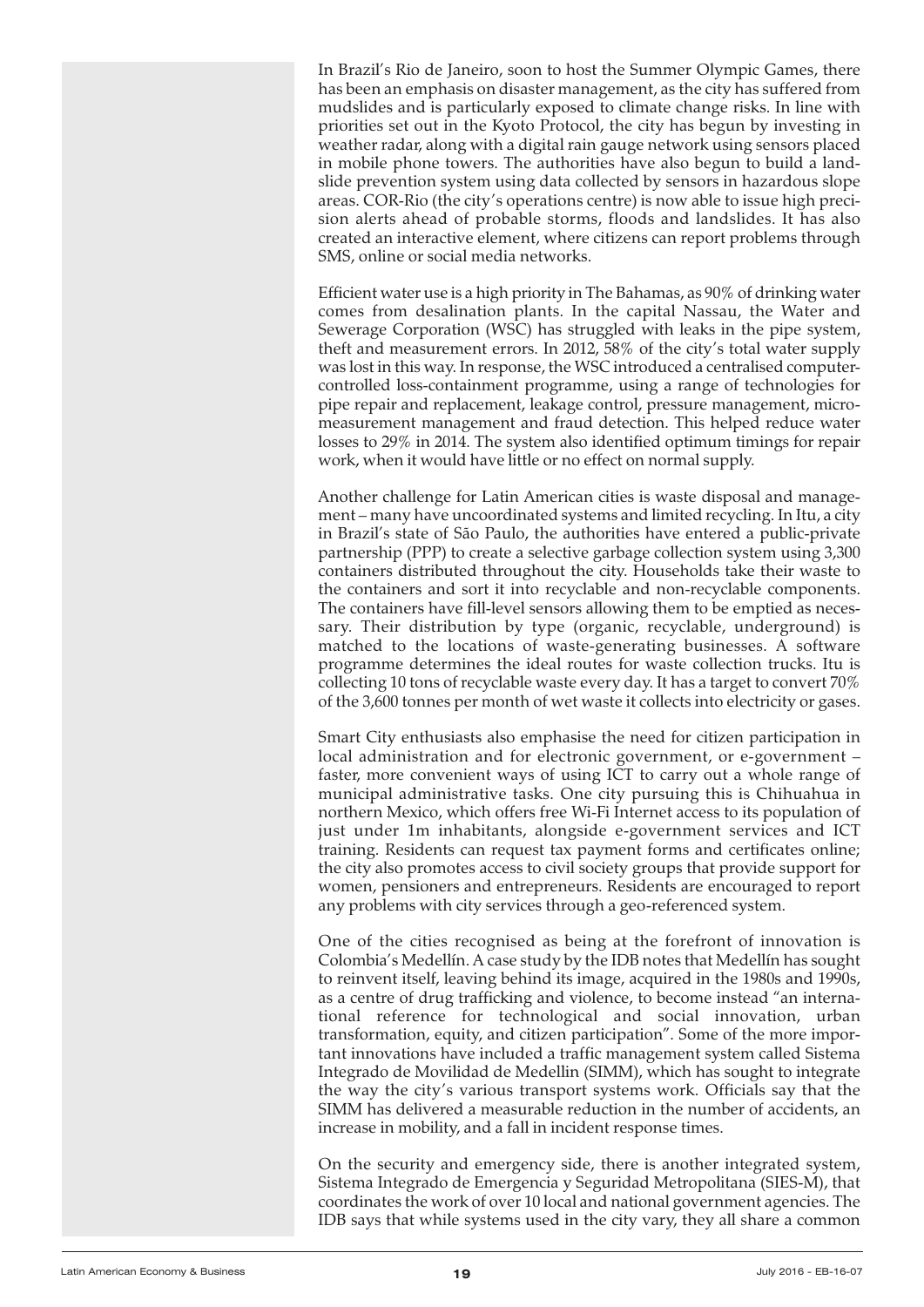<span id="page-19-0"></span>feature, in that "they are aimed at serving the citizens, and they have created mechanisms to communicate and interact with them to promote the continuous improvement of smart services". It also notes that there has been a range of difficulties, including the slow integration of services, resistance to information-sharing and technological backwardness in some areas, along with a shortage of resources in others.

The IDB's case study of Rio de Janeiro stresses the importance of COR-Rio as the city's single overall operations centre, operating on a round-the-clock basis. COR-Rio seeks to integrate everything from traffic management to weather emergencies, with involvement by local communities and intensive use of social media. The case study recognises that the August 2016 Olympic Games, "is perhaps one of the greatest challenges for the city in the near future". Media reports have stressed potential problems arising from Rio's financial difficulties, as well as concerns over security and terrorism, plus the Zika epidemic. While these are undoubtedly serious issues, it is also the case that COR-Rio may get an opportunity to show its worth.

# **REGION**

# **Urban crime: one problem, varying solutions**

**In 2015, eight of the world's 50 most murderous cities were located in the US and South Africa: the remainder could all be found in Latin America and the Caribbean.**

2 Igarapé Institute, Making Cities Safer: Citizen Security Innovations from Latin America, Strategic Paper 20, June 2016.

Data from a Mexican NGO, Consejo Ciudadano para la Seguridad Pública y la Justicia Penal (CCSP-JP), shows that among these cities the murder rate varied widely, however **[1]**. Moreover, initiatives backed by civic leaders in particular cities have often had significant and positive effects, as per a recent report by a Brazilian think tank, the Igarapé Institute. 2

| Chart 1: The world's most murderous cities in 2015                                                                            |                        |                 |                 |                           |                 |    |                        |                 |
|-------------------------------------------------------------------------------------------------------------------------------|------------------------|-----------------|-----------------|---------------------------|-----------------|----|------------------------|-----------------|
| Murder rate per 100,000 people                                                                                                |                        |                 |                 |                           |                 |    |                        |                 |
| 1                                                                                                                             | Caracas, ve            | 120             | 21              | São Luís, br              | 55              | 41 | Durban, za             | 36              |
| $\overline{2}$                                                                                                                | San Pedro Sula, hn     | 111             | 22              | Cuiabá, br                | 49              | 42 | Nelson Mandela Bay, za | $\overline{36}$ |
| $\overline{3}$                                                                                                                | <b>San Salvador sv</b> | 109             | 23              | Manaus, br                | 48              | 43 | Porto Alegre, br       | 35              |
| $\vert 4$                                                                                                                     | Acapulco, mx           | 105             | $\overline{24}$ | Cumaná, ve                | 48              | 44 | Curitiba, br           | $\overline{35}$ |
| $\overline{5}$                                                                                                                | Maturín, ve            | 86              | 25              | Cd. Guatemala, gt         | 47              | 45 | Peireira, co           | 33              |
| $\overline{6}$                                                                                                                | Distrito Central, hn   | 74              | 26              | Belém, br                 | 46              | 46 | Victoria, mx           | 31              |
| $\overline{7}$                                                                                                                | Valencia, ve           | 72              | 27              | Feira de Santana, br      | 46              | 47 | Johannesburg, za       | 30              |
| $\overline{8}$                                                                                                                | Palmira, co            | $\overline{71}$ | $\overline{28}$ | Detroit, us               | 44              | 48 | Macapá, br             | $\overline{30}$ |
| $\overline{g}$                                                                                                                | Cape Town, za          | $\overline{66}$ | 29              | Goiânia, br               | 43              | 49 | Maracaibo, ve          | 29              |
| $\overline{10}$                                                                                                               | Cali, co               | 64              | 30              | Teresina, br              | 43              | 50 | Obregón, mx            | $\overline{28}$ |
| 11                                                                                                                            | Cd. Guayana, ve        | 62              | 31              | Vitoria, br               | 42              |    |                        |                 |
| $\overline{12}$                                                                                                               | Fortaleza, br          | 61              | 32              | New Orleans, us           | $\overline{41}$ |    |                        |                 |
| $\overline{13}$                                                                                                               | Natal, br              | 61              | 33              | Kingston, jm              | 41              |    |                        |                 |
| $\overline{14}$                                                                                                               | Salvador, br           | 61              | $\overline{34}$ | Gran Barcelona, ve        | 40              |    |                        |                 |
| $\sqrt{15}$                                                                                                                   | St Louis, us           | 60              | 35              | Tijuana, mx               | 39              |    |                        |                 |
| $\overline{16}$                                                                                                               | João Pessoa, br        | 58              | 36              | Vitória da Conquista, br  | $\overline{36}$ |    |                        |                 |
| $\overline{17}$                                                                                                               | Culiacán, mx           | 56              | 37              | Recife, br                | $\overline{38}$ |    |                        |                 |
| 18                                                                                                                            | Maceió, br             | 56              | 38              | Aracaju, br               | $\overline{38}$ |    |                        |                 |
| $\overline{19}$                                                                                                               | <b>Baltimore</b> , us  | $\overline{55}$ | 39              | Campos dos Goytacazes, br | 36              |    |                        |                 |
| $\overline{20}$                                                                                                               | Barquisimeto, ve       | 55              | 40              | Campina Grande, br        | 36              |    |                        |                 |
| Italics highlight cities outside Latin America and the Caribbean                                                              |                        |                 |                 |                           |                 |    |                        |                 |
| br- Brazil co- Colombia gt- Guatemala hn- Honduras jm- Jamaica mx- Mexico sv- El Salvador us- United States ve- Venezuela za- |                        |                 |                 |                           |                 |    |                        |                 |

*South Africa Source: CCSP-JP*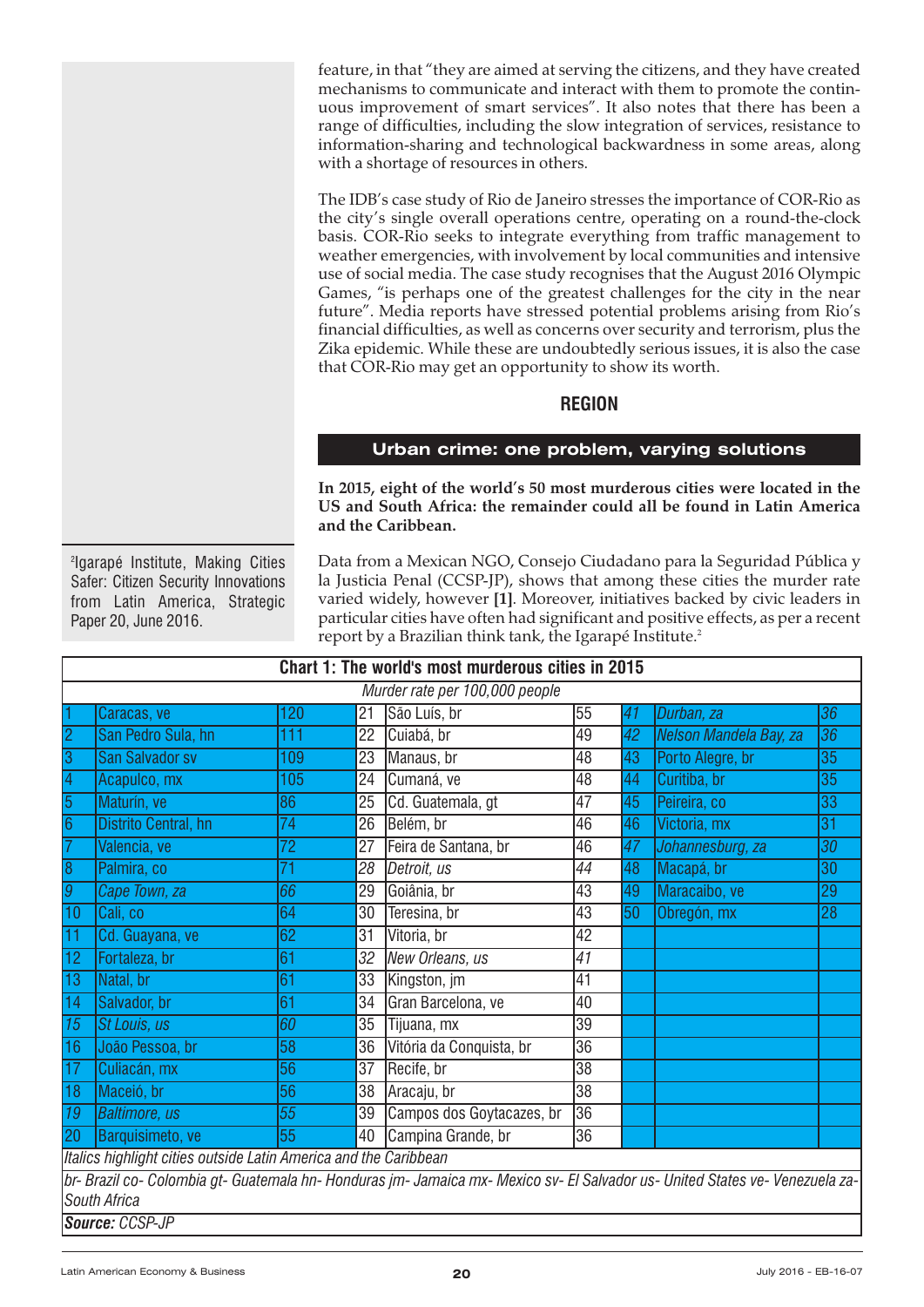The combination of drug trafficking, street gangs, income inequality, weakened institutions and cyclical economic trends mean that Venezuelan and Brazilian cities are over-represented in the rankings of the most violent global cities. However, as the Igarapé Institute notes, murder rates across Latin America and the Caribbean vary hugely – from over 180 per 100,000 people in Honduras and El Salvador to fewer than 3 per 100,000 in cities in Chile and Costa Rica.

Crime is a local issue and particular cities in the region have benefited massively as crime rates are reduced. The homicide rate in Medellín, Colombia, dropped by an impressive 85% between 2002 and 2014. In Ciudad Juárez, Mexico, the murder rate dropped by over 90% over the five years to 2015. Other cities that have benefited very notably from a reduction in the homicide rate include Bogotá in Colombia, Belo Horizonte in Brazil and Kingston in Jamaica.

In its analysis of 10 different interventions to address major crime problems in the region, the Igarapé Institute noted that, "there are no silver bullets". In general however, successful citizen initiatives in the region have combined a number of features. They have had clear objectives, and have looked at both short- and long-term outcomes. They have focused on high-risk populations and places and have addressed the root causes of security problems, identified as "persistent inequality, youth unemployment, weak security and justice institutions, and organised crime groups, fuelled by drug trafficking". Anti-crime initiatives also have been based on close collaboration between the police and security services, local governments, community leaders and the residents of high-crime areas. Perhaps most importantly, the initiatives have been holistic, in that they have not focused soley on "hardline law and order approaches". Instead, they have (generally) included investment in the training and education of young people and the provision of improved infrastructure and better social services.

Eight of the ten case studies examined by the Igarapé Institute looked at the responses by governments to soaring murder rates. Although details varied from city to city, problem factors common to all cities included: the presence of gangs and drug trafficking; deficient policing (and often poor relations between the police and affected communities); a weak or minimal state presence in the worst-affected areas; and notable income inequality. In one of the eight cities – Venezuela's Caracas – the problem has been exacerbated by economic crisis in the past few years.

Of the other two case studies, one looked at the Fundación Construir's 2010- 2013 project to reduce the high levels of femicide and violence against women in Bolivia (particularly in rural areas). The project sought to identify the key risks affecting women, to mitigate those risks, and to change community attitudes. Thus far, there are signs that there is a greater understanding of the problem. However, it is not yet clear that the program has resulted in a reduction in femicides.

The other looked at the Programa Aplicación del Enfoque del Modelo de Ocupación Humana (PAMOH) drug and alcohol treatment program in Valparaíso, Chile. Perhaps because of Chile's economic success over the last 30 years, and a generally progressive approach to social issues, the country had the highest incidence of cocaine usage among secondary school students in the Americas in 2009. Some 6.7% of Chilean secondary school students had used the drug: in the US, the second-placed country in this ranking, the corresponding figure was 4.6%. The PAMOH program had two main elements. One was the development of healthy routines, including group and individual therapy sessions, for young drug offenders. The other was vocational training in trades, through the Colegio Técnico Industrial de Valparaíso. The final outcomes of the program have yet to be determined. Nevertheless, there were clear signs of improvements in the mental and physical health of program participants.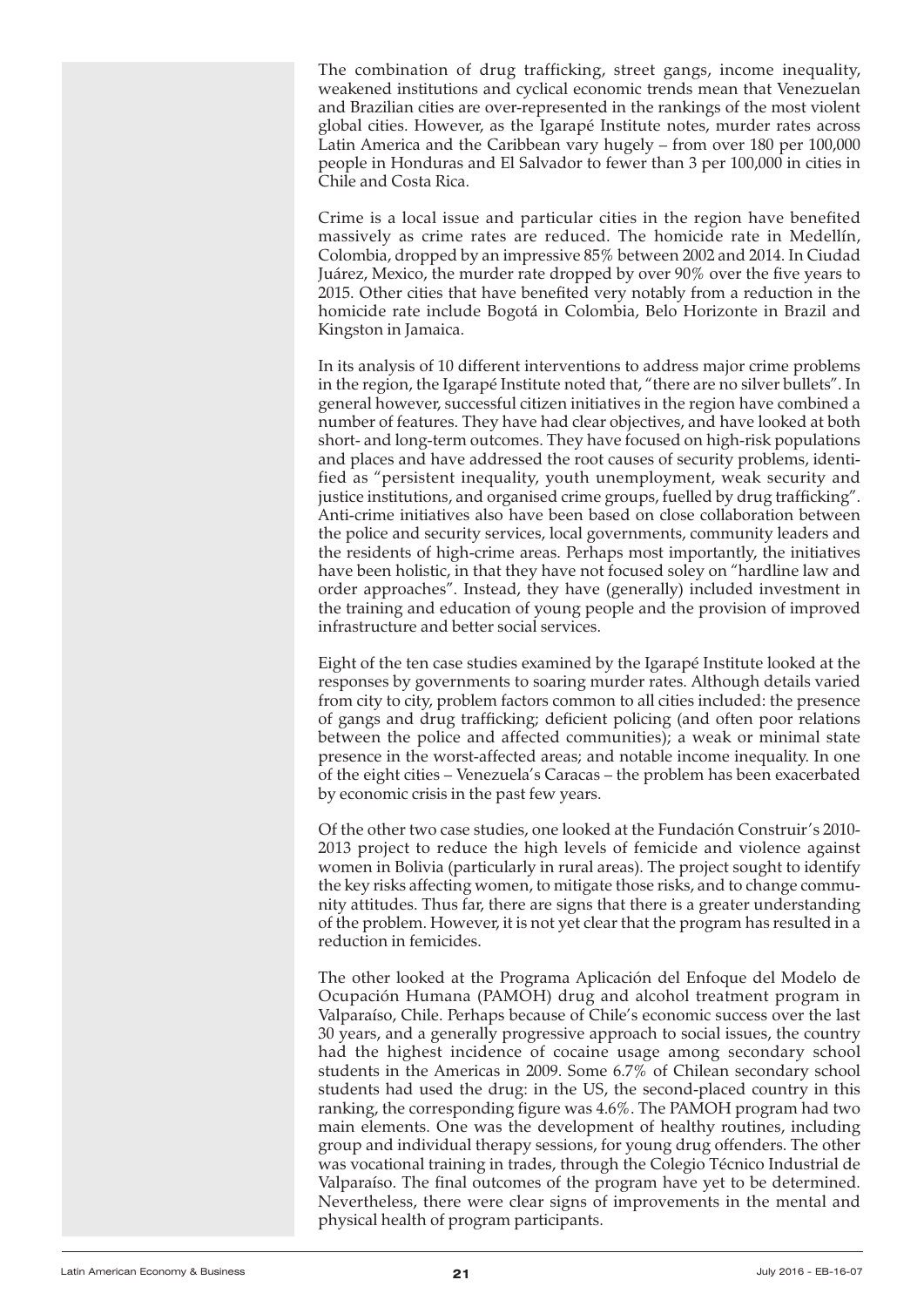| <b>Chart 2: Selected citizen security initiatives in Latin America</b> |                                                                                                                                    |                                                                                                                                                                                                                                                                                                                                                                                                                                                                                                                |                                                                                                                                                                                                   |  |  |  |  |
|------------------------------------------------------------------------|------------------------------------------------------------------------------------------------------------------------------------|----------------------------------------------------------------------------------------------------------------------------------------------------------------------------------------------------------------------------------------------------------------------------------------------------------------------------------------------------------------------------------------------------------------------------------------------------------------------------------------------------------------|---------------------------------------------------------------------------------------------------------------------------------------------------------------------------------------------------|--|--|--|--|
| <b>The location</b>                                                    | The problem                                                                                                                        | The solution                                                                                                                                                                                                                                                                                                                                                                                                                                                                                                   | The outcome                                                                                                                                                                                       |  |  |  |  |
| Bolivia                                                                | High levels of femicide and<br>violence against women                                                                              | Fundación Construir project (2010-2013) to:<br>identify key risks affecting women mitigate those<br>risks and change community attitudes.                                                                                                                                                                                                                                                                                                                                                                      | Evidence of greater public under-<br>standing of the problem. No clear<br>evidence of a reduction in the<br>problem.                                                                              |  |  |  |  |
| Belo<br>Horizonte,<br>Brazil                                           | through favelas.                                                                                                                   | Rise in homicide rate from Fica Vivo' program of targeted policing - seizing<br>17 per 100,000 in 1998 to of weapons etc. Backed up with training and Reduction in homicide rates of over<br>34 per 100,000 in 2002 as a leducation of 12-14 year olds. Directed by 50% in five communities in which<br>result of greater drug trading community leaders rather than the police from the program was implemented.<br>2004.                                                                                     |                                                                                                                                                                                                   |  |  |  |  |
| de<br>Rio<br>Janeiro,<br><b>Brazil</b>                                 | Soaring homicide rates in<br>favelas as a result of the<br>drug trade and lack of state<br>presence.                               | Introduction of Unidades de Polícia Pacificadora<br>(UPP) units from 2008. 'Community policing<br>initiative centred on intensive police interven-<br>tion followed by a social and urban<br>development strategy.'                                                                                                                                                                                                                                                                                            | 65% reduction in murder rate<br>between 2009 and 2014. Greater<br>public investment, but with mixed<br>social and political impacts.                                                              |  |  |  |  |
| Valparaíso,<br>Chile                                                   | including highest usage of<br>cocaine among secondary<br>school students<br>in the<br>Americas (including the USA)                 | Rising drug use in Chile, Programa aplicación del Enfoque del Modelo de Some improvement in mental and<br>Ocupación Humana (PAMOH). A program of physical health of program partici-<br>rehabilitation and social reinsertion for youth and pants by 2012. Overall outcomes yet<br>young adult drug offenders from 2010.                                                                                                                                                                                       | to be determined.                                                                                                                                                                                 |  |  |  |  |
| Bogotá, Cali,<br> five<br>Colombian<br>cities                          | Medellín and Homicide rate soars by<br>other nearly 160% over decade to<br>1995.                                                   | $\vert$ Plan Cuadrante: more efficient community $\vert$ National murder rate of 22.8 per $\vert$<br>policing, supported by improved infrastructure<br>and public services. Police forces reformed from<br>within. Improved broader security policies.                                                                                                                                                                                                                                                         | 100,000 in 2015, down by over two<br>thirds from 2002.                                                                                                                                            |  |  |  |  |
| Santo<br>Domingo,<br>Dominican<br>Republic                             | in Sto. Domingo in 2005).                                                                                                          | Plan de Seguridad Democrática (PSD). This<br>Near doubling of murder includes reform of the criminal justice system Some evidence of improvement in<br>rate to 26 per 100,000 in and police, improved relations between state and real and perceived security. Some<br>2002-2006 (and to over 40 society and social programs that target high risk evidence of greater public confi-<br>areas. Social programs include micro-credit, dence in criminal justice system.<br>scholarships and aid to repai homes. |                                                                                                                                                                                                   |  |  |  |  |
| San<br>Sula,<br>Honduras                                               | Pedro World's highest murder rate<br>- 187 per 100,000 in 2014                                                                     | <b>IDB-funded Peace and Citizen Coexistence</b><br>program from 2003. However, the program had<br>problems, such as a lack of accountability and Poor implementation and limited<br>proper monitoring and the inability of municipali-<br>ties to improve infrastructure. In addition, there<br>was a rapid turnover in program leaders and little<br>community involvement.                                                                                                                                   | results.                                                                                                                                                                                          |  |  |  |  |
| Kingston,<br>Jamaica                                                   | Very high murder rate in<br>Jamaica - 126 per 100,000<br>in 2005.                                                                  | Reaching<br>individuals through Skills<br>Education (RISE) initiative - from 2003.                                                                                                                                                                                                                                                                                                                                                                                                                             | Improvement in education<br>and<br>and employment outcomes, but limited<br>impact on gang behaviour and<br>substance abuse.                                                                       |  |  |  |  |
| Juárez,<br>Cd.<br>Mexico                                               | World's highest murder rate<br>at 271 per 100,000 people<br>in 2011, thanks to turf wars<br>between Juárez and Sinaloa<br>Cartels. | Todos Somos Juárez program, with US\$380m in<br>investments through 2011-12. Program focuses<br>on: public security economic growth employ-<br>ment health education and social development.                                                                                                                                                                                                                                                                                                                   | Results are difficult to quantify,<br>because of the end of the Cartel war<br>and intensified government security<br>actions in the state. However, crime<br>and murder rates fell precipitously. |  |  |  |  |
| Caracas,<br>Venezuela                                                  | World's highest murder rate<br>the five municipalities of Nacional Bolivariana.<br>Caracas.                                        | in 2015, exacerbated by Sistema integrado de Estadisticas Delictivas para<br>economic crisis. Crime el area Metropolitana de Caracas, in 2010-2012.<br>fighting is complicated by The system includes the police in the state of<br>the lack of exchange of data Miranda. However, the system does not include<br>between the police forces of the central Libertador municipality or the Policía<br>Source: Igarapé Institute, Making Cities Safer: Citizen Security Innovations from Latin America.          | Encouraging early indicators of<br>improved statistics for the Caracas<br>metropolitan area.                                                                                                      |  |  |  |  |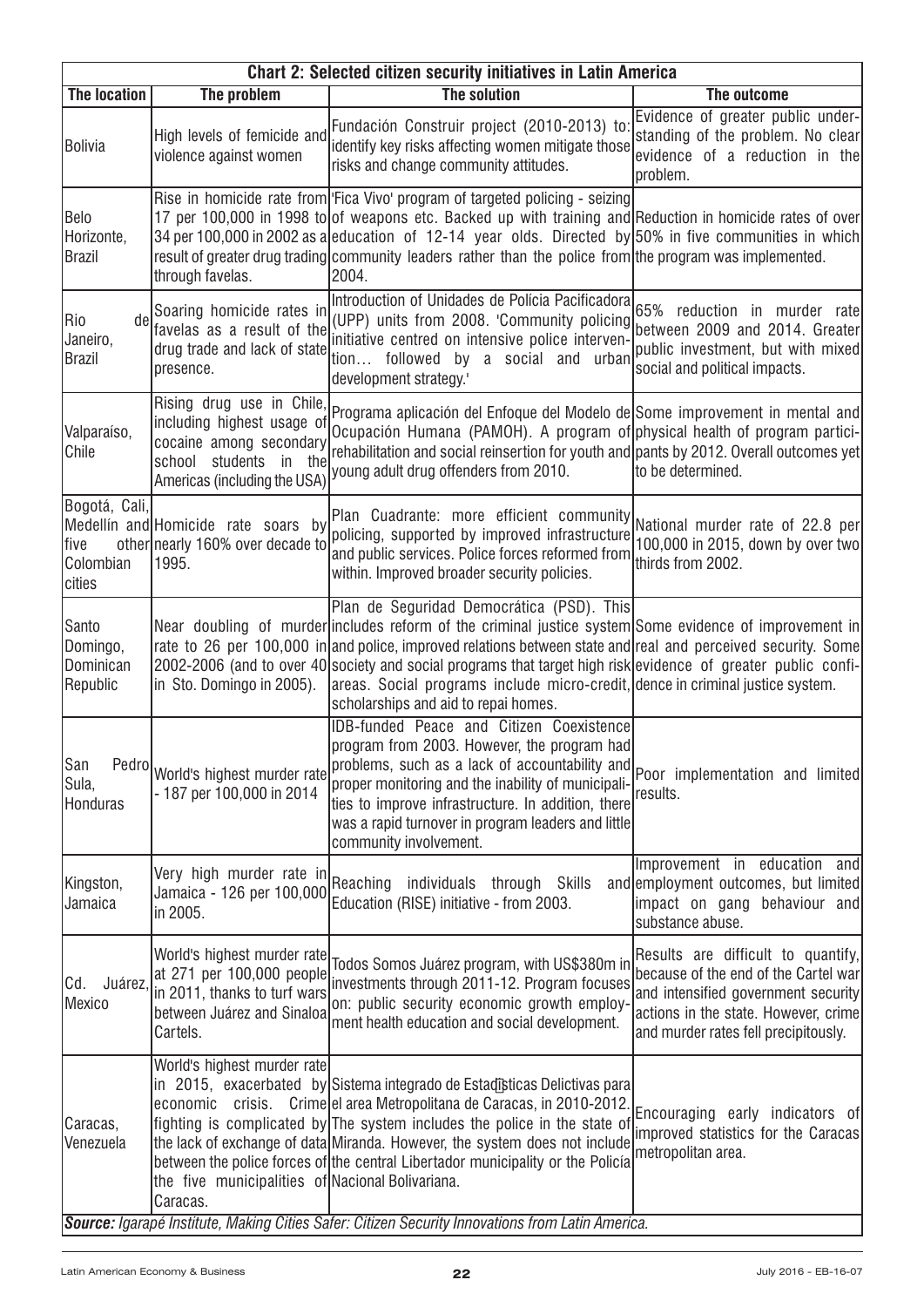<span id="page-22-0"></span>Arguably the most important case study was Colombia's Plan Cuadrante, a community policing plan launched in the country's eight main cities in 2010. Implementation of the plan was helped by the experience of particular cities in preceding years. In Medellín, for instance, two mayors already had worked over the preceding decade to improve relations between the municipal authorities and the national police force, as well as focusing on improving public services and infrastructure in those parts of the city worst affected by violence. Outcomes were also helped by a crackdown on corruption within police forces in the mid-1990s and the central government's advances against the Medellín and Cali drug cartels from the early-2000s. In 2015, the murder rate across Colombia as a whole was 22.8 per 100,000 – the lowest in 30 years. In some ways, the Colombian program has provided a model for the rest of the region. Initiatives in other countries have had mixed success, although they have generally resulted in a reduction in the murder rate and/or improved perceptions of urban security situations.

Of the case studies in the report, the least effective appears to have been the Peace and Citizen Coexistence program in (and around) San Pedro Sula, the second largest city in Honduras, where there were clear problems in the way in which the program was implemented. Given the scale of the investment involved (US\$380m over the two years to the end of 2012), the Todos Somos Juárez program in the notoriously violent Ciudad Juárez is the one least capable of being reproduced directly in other cities: however, it did appear to contribute substantially to a dramatic fall in the murder and crime rates.

The data published by CCSP-JP in relation to 2015 suggests that two changes over the coming three-to-five years could result in a sharp fall in overall murder (and crime rates) in the region. One of these relates to a resolution of the severe economic crisis in Venezuela, whose cities are grossly over-represented in rankings of the world's most violent cities. In 2015, the murder rate in Caracas was nearly six times that of Colombia as a whole. It is likely that any solution will also include better sharing of data among the country's disparate police forces: as the Igarapé Institute's report highlights, an important initiative to co-ordinate the various police forces operating across metropolitan Caracas needs further development.

The other change is replication (in whole or in part) of Colombia's Plan Cuadrante, or of Rio de Janeiro's UPP community policing program, in the main cities in the Northeast of Brazil, such as Fortaleza, Natal, Belém, Maceió, São Luís, Recife and João Pessoa. These are also over-represented in the CCSP-JP's ranking for 2015. Although the world's 50 most murderous cities do include some Brazilian cities outside the Northeast, the only one of the country's five largest metropolitan areas that appears in the ranking (in 43rd place) is Porto Alegre. Initiatives to boost security in São Paulo, Rio de Janeiro, Belo Horizonte and Brasilia can be duplicated elsewhere in Brazil.

# **POSTSCRIPT**

# **Corporate Radar**

**Liverpool buys Ripley stake:** Mexican department store chain Puerto de Liverpool said it had signed an agreement with the Calderón family, majority shareholders of Chile's Ripley chain, under which it would launch an IPO to acquire a 25.5% stake in the Chilean company. Ripley has a network of 69 retail outlets in Chile and Peru. Liverpool said it would pay 420 Chilean pesos per share, which would place an overall value of CLP813.14bn (US\$1.23bn) on the Chilean company. If the IPO is successful, Liverpool and the Calderón family will seek to agree joint management of Ripley.

**Venezuela seizes Kimberley-Clark:** On 11 July the Venezuelan government said it was taking control of the local subsidiary of US personal and health